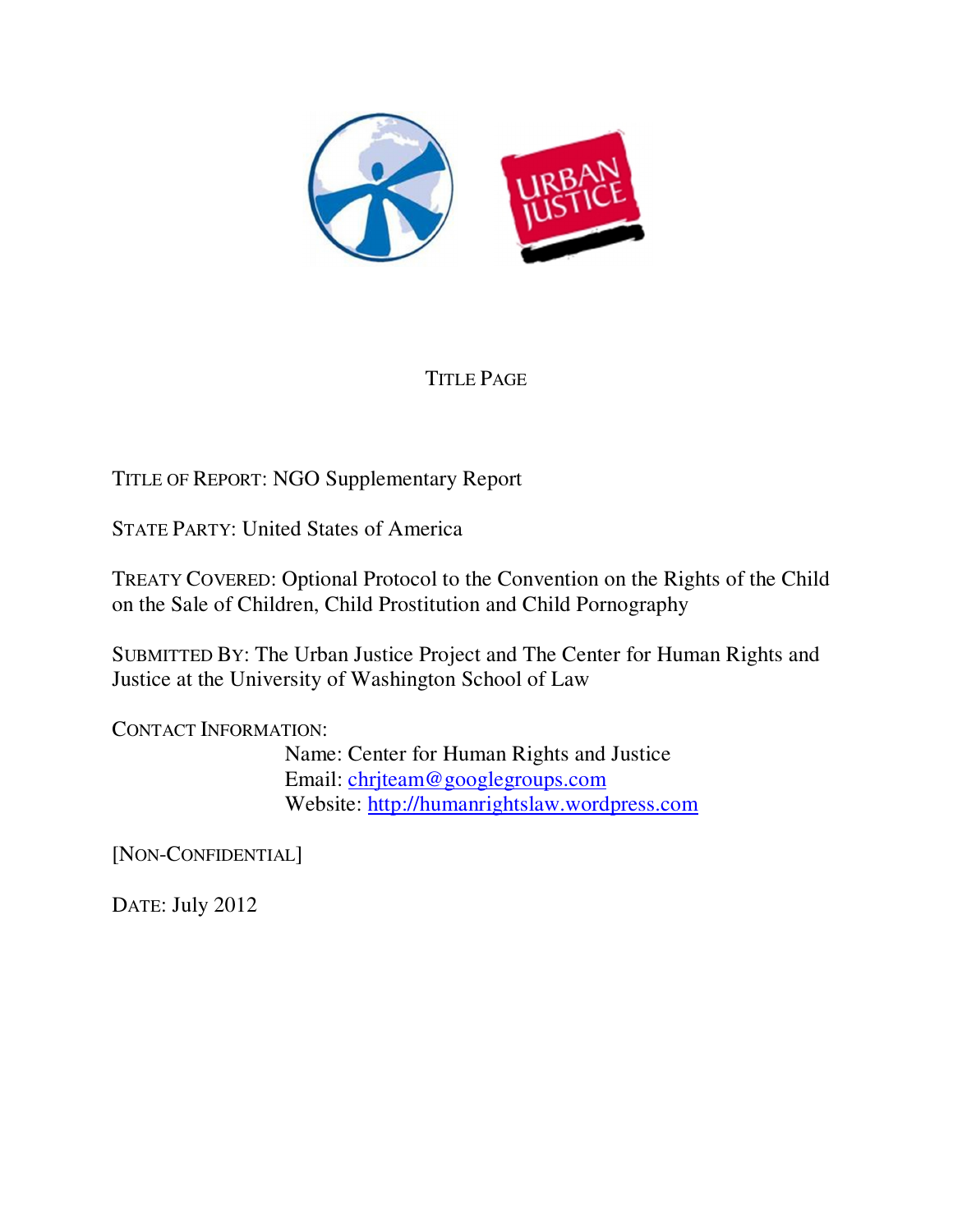

# TABLE OF CONTENTS

| United States Law Allows Child Agricultural Labor to Occur Legally 7   |
|------------------------------------------------------------------------|
| Children Are Protected From Forced Labor in Non-Agricultural Sectors 8 |
|                                                                        |
| The United States Violates the OPSC by Allowing Child Labor and the    |
|                                                                        |
|                                                                        |
| The United States Needs Stronger Anti-Child Pornography Legislation 13 |
|                                                                        |
| The United States Fails to Address the Root Causes of Child            |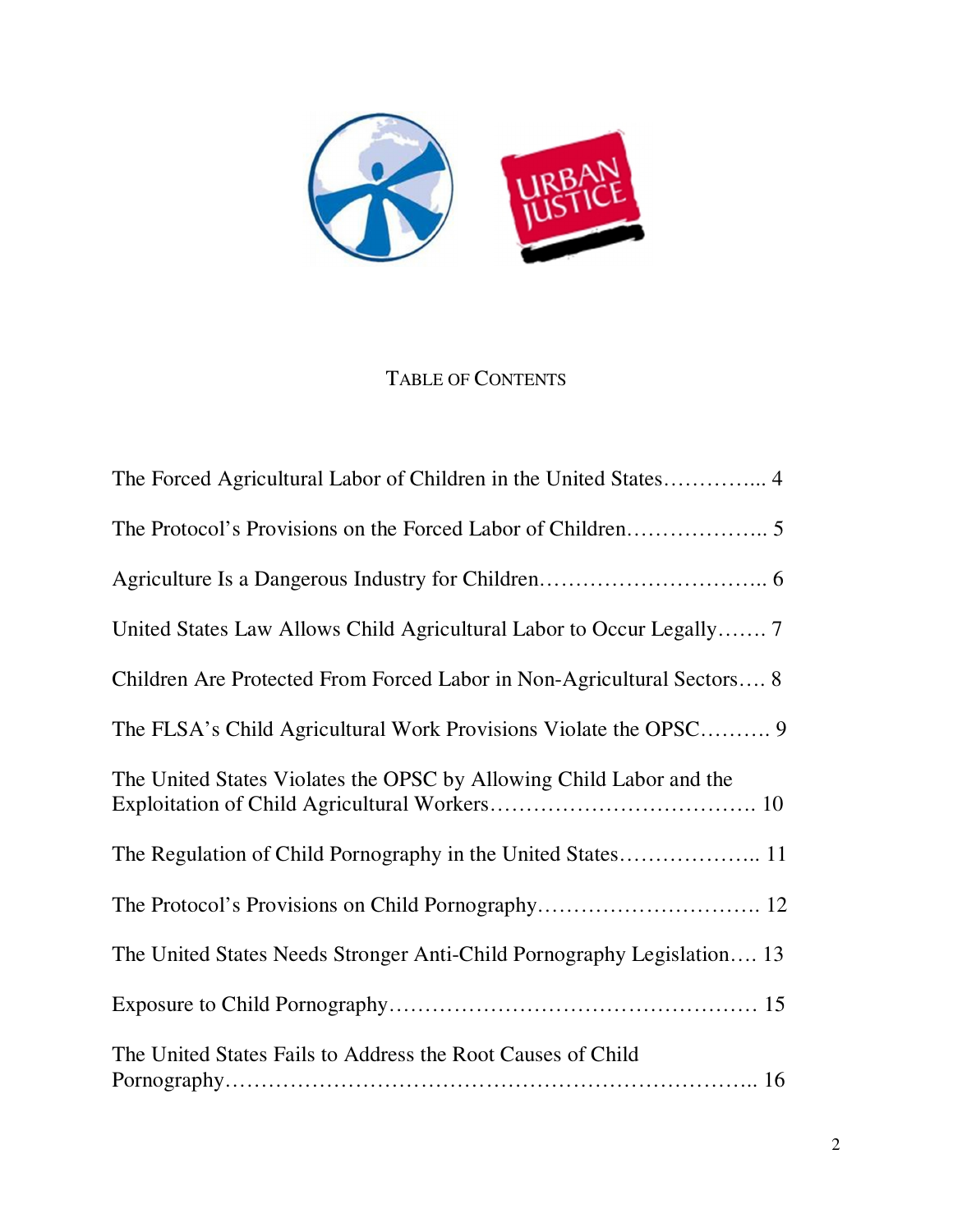|--|--|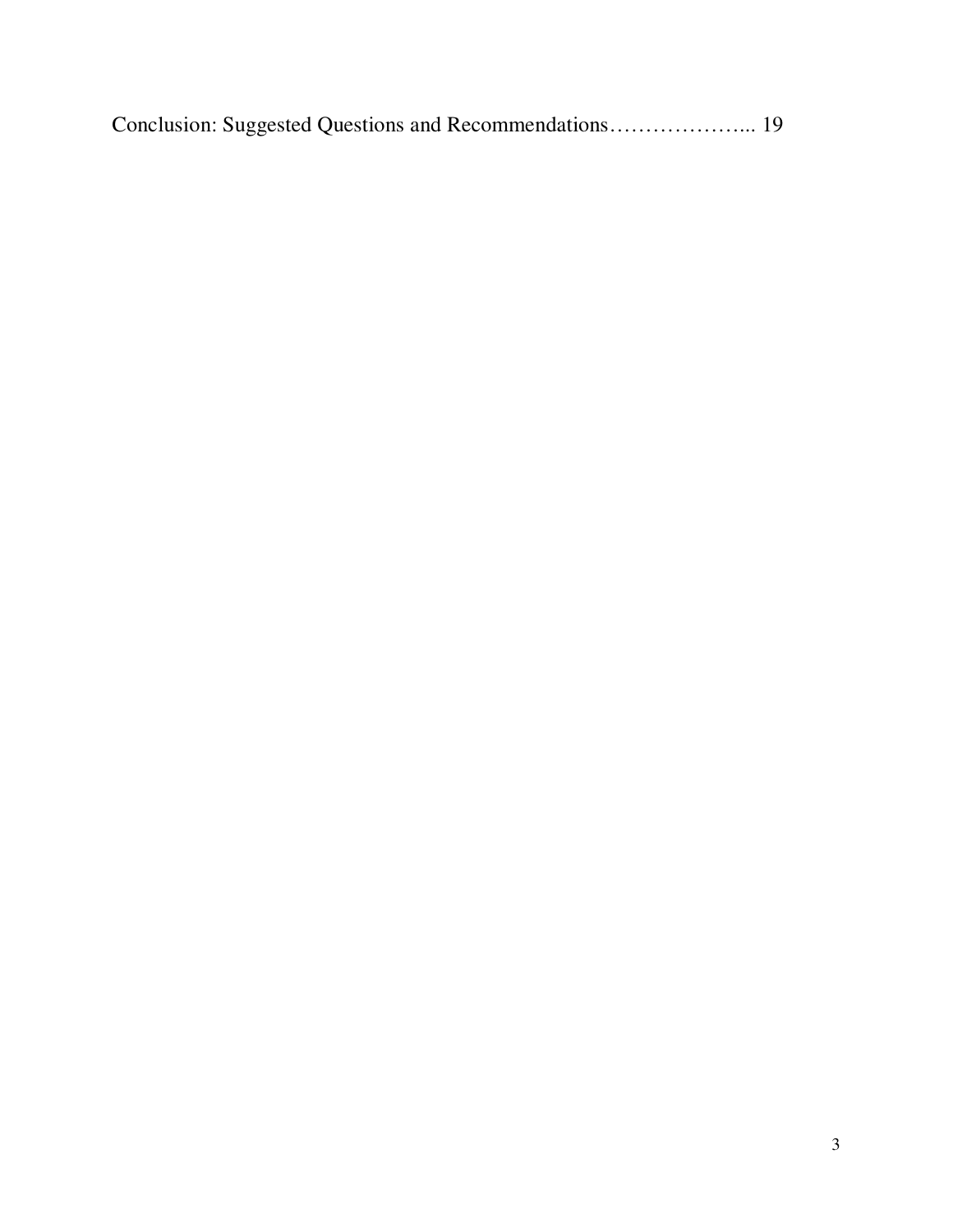

July 30, 2012

The Committee on the Rights of the Child (CRC)

Re: Supplementary information on the United States of America scheduled for review by the Committee during its  $62<sup>nd</sup>$  session

Dear Committee Members:

This letter is intended to supplement the second periodic report of the government of the United States of America (US) under the Optional Protocol to the Convention on the Rights of the Child on the Sale of Children, Child Prostitution and Child Pornography (OPSC), scheduled for review by the CRC during its  $62<sup>nd</sup>$  session. The Urban Justice Center (UJC) and the University of Washington Center for Human Rights and Justice (CHRJ) hope to further the work of the Committee by reporting information concerning the rights protected in the Protocol. This letter addresses two issues of great concern in terms of the United States' unmet obligations under the OPSC, the forced agricultural labor of children and insufficient preventative measures to regulate child pornography. **Beginning on page 19, UJC and CHRJ respectfully suggest key questions to pose to the State Party during the session and offer for the Committee's consideration potential recommendations to include in the 2013 Concluding Observations to the United States.** 

# **I. The Forced Agricultural Labor of Children in the United States**

During the Committee's previous review of the United States in 2008, the Committee expressed concern that "preventive efforts are mostly limited to specific areas of the country and do not cover sufficiently large enough groups of vulnerable children in the State party, such as children living in poverty, migrant children, indigenous children and children living in difficult family situations, who are particularly vulnerable to all the offenses covered by the Protocol."<sup>1</sup> The Committee recommended that the United States "strengthen its efforts to address the root causes, such as poverty and marginalization, contributing to the vulnerability of children to the sale of

<sup>|&</sup>lt;br>|<br>| <sup>1</sup> Committee on the Rights of the Child, *Concluding Observations: United States of America*,  $\P$  20, U.N. Doc. CRC/C/OPSC/USA/CO/1 (June 25, 2008).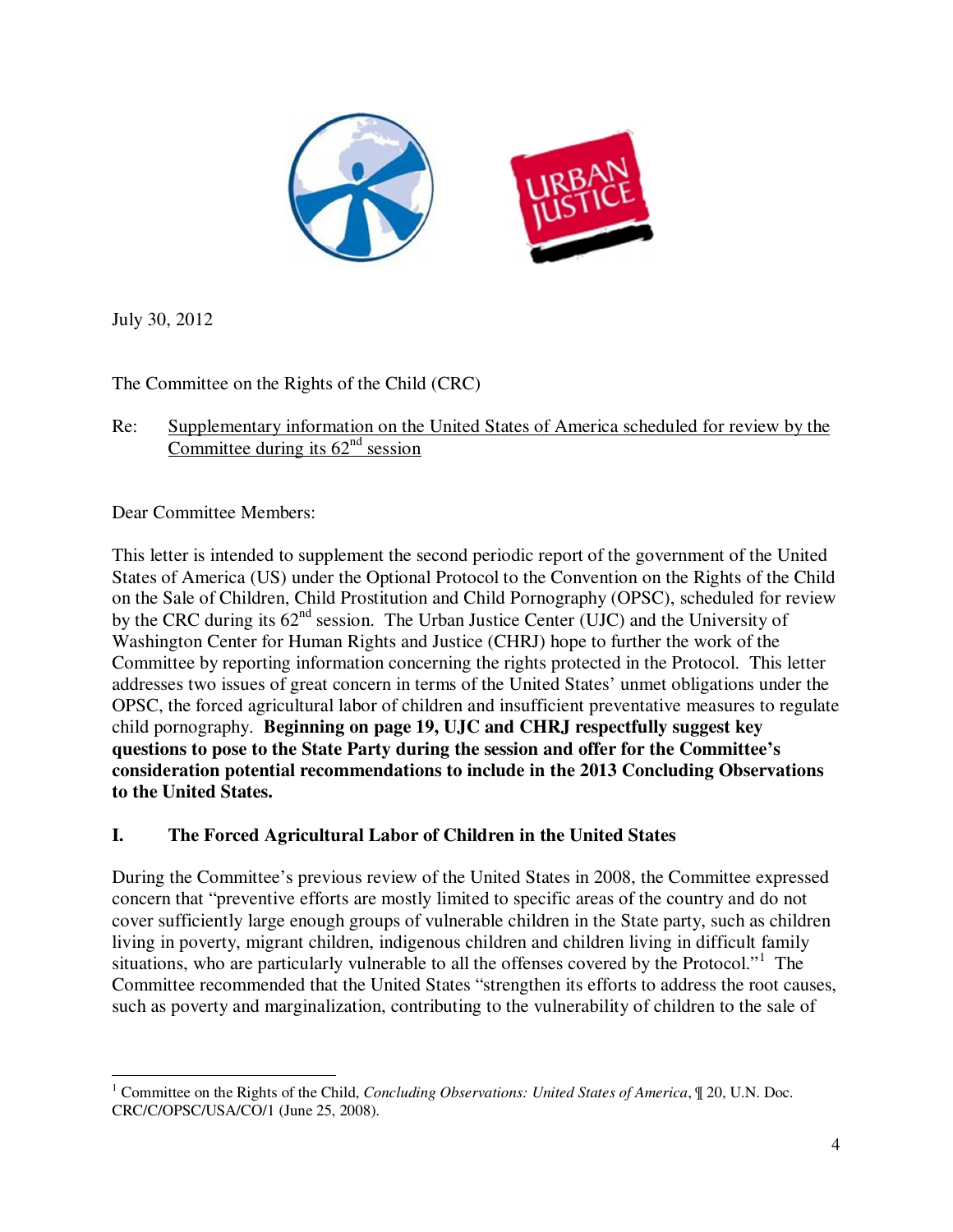children, child prostitution, child pornography and child sex tourism," with an emphasis on vulnerable children.<sup>2</sup>

Furthermore, in its request for additional and updated information in 2012, the Committee asked that the United States "provide detailed information on the investigations conducted since 2008 by the Department of Labor's Wage and Hour Division into cases of sale of children for the purpose of child labour, especially in the agriculture sector."3

This letter seeks to address the CRC's concerns by shedding light on the issue of forced child labor in the agricultural sector in the United States. Forced child labor is addressed in the OPSC but the United States' report fails to mention it. In bringing this issue to the CRC's attention, UJC and CHRJ hope that the CRC will include the topic of forced child labor in its concluding observations to the United States as an area that must be tackled in order to ensure the United States' compliance with its OPSC obligations.

It might not be immediately obvious that forced child labor is a topic addressed by the OPSC. This letter clarifies how forced child labor fits within the OPSC framework, and sheds light on the graveness of the United States' forced child labor violations.

The current laws of the United States do criminalize and penalize the practice of child labor. The United States describes these provisions in its 2010 State Report to the CRC.<sup>4</sup> While on the one hand the United States criminalizes forced labor and peonage, on the other United States law allows children to work in the agricultural sector with very few restrictions or monitoring mechanisms. This practice legalizes dangerous and deplorable work conditions that in fact amount to the forced labor of children in fields across the United States. UJC and CHRJ are of the opinion that the United States violates its obligations under the OPSC by allowing children to work in agriculture.

# **A. The Protocol's Provisions on the Forced Labor of Children**

Under the OPSC, forced labor constitutes a form of sale of children. Article 2 defines the sale of children as "any act or transaction whereby a child is transferred by any person or group of persons to another for remuneration or any other consideration."<sup>5</sup> Forced labor, where a child is made to work without consent, where the parent receives minimal compensation and where the labor is for the benefit of the farm, can be understood within this definition.

Article 3 describes the specific practices that States Parties must address through criminal law. "In the context of sale of children," one such practice covered by the OPSC is "the offering, delivering or accepting, by whatever means, a child for the purpose of engagement of the child in

 $\frac{2Id}{d}$  at  $\P$  21.

Committee on the Rights of the Child,*List of Issues Concerning Additional and Updated Information Related to the Second Periodic Report of the United States*, ¶ 9, U.N. Doc. CRC/C/OPSC/USA/Q/2 (July 3, 2012). 4

United States of America, *Second Periodic Report of States Parties Due in 2010 andResponses to the* 

*Recommendations Contained in the Committee's Concluding Observations of 25 June 2008: United States of* 

America,  $\mathbb{II}$  170-175, U.N. Doc. CRC/C/OPSC/USA/2 (Jan. 25, 2010).<br><sup>5</sup> Optional Protocol to the Convention on the Rights of the Child on the Sale of Children, Child Prostitution and Child Pornography, art. 2(a), *entered into force* Jan. 18, 2002, 2171 U.N.T.S. 227.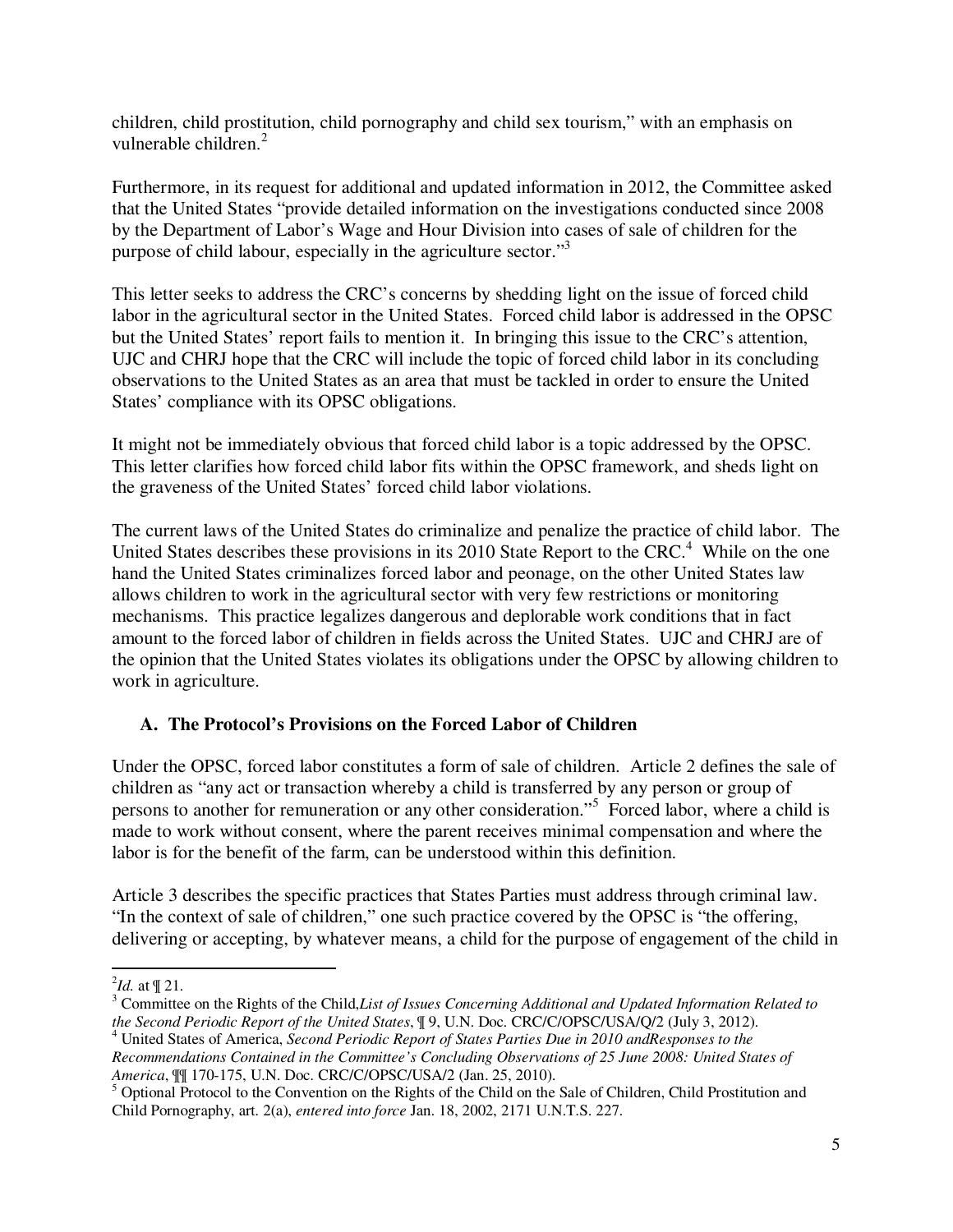forced labor."<sup>6</sup> Under the OPSC, forced child agricultural labor is therefore a practice that the United States must address through criminal law. While United States law addresses some forms of forced labor, it does not penalize the forced agricultural labor of children because this form of labor is in fact perpetuated by the State.

To address the sale of children, Article 3 of the OPSC requires that "subject to the provisions of its national law, each State Party shall take measures, where appropriate, to establish the liability of legal persons for offences."<sup>7</sup> Article 4 also in part calls on States Parties to "take such measures as may be necessary to establish its jurisdiction over the offences referred to in Article 3, paragraph 1, when the offences are committed in its territory."<sup>8</sup> In addition, Article 8 requires States Parties to "adopt appropriate measures to protect the rights and interests of child victims of the practices prohibited under the present Protocol at all stages of the criminal justice process."9

Importantly, Article 9 places on States Parties the obligation to "adopt or strengthen, implement and disseminate laws, administrative measures, social policies and programmes to prevent the offences referred to in the present Protocol. Particular attention shall be given to protect children who are especially vulnerable to these practices."<sup>10</sup>

# **B. Agriculture Is a Dangerous Industry for Children**

Globally, agriculture is a dangerous activity for everyone. The ILO states that half of the world's on-the-job fatalities occur in the agricultural sector.<sup>11</sup> Statistics for the United States reflect the global trend. According to the National Safety Council, agriculture is the most dangerous industry in the United States, with 28.6 deaths per 100,000 adult workers.<sup>12</sup>

Agriculture is even more dangerous for children. While the youth fatality rate across all industries in the United States is 3.6 per 100,000, the youth fatality rate for agriculture is 21.7 per  $100,000$ <sup>13</sup> Between 1995 and 2000, 695 youth were killed in farm-related activities.<sup>14</sup> 25 percent of these deaths involved machinery such as tractors, 17 percent involved motor vehicles, and 16 percent were drownings.<sup>15</sup> The Census of Fatal Occupational Injuries revealed that, amongst work-related deaths between 1992 and 1995, 40 percent of the deaths of under-18-year olds occurred in agriculture even though only eight percent of youth work in the agricultural sector. $16$ 

 $\overline{\phantom{a}}$ 

<sup>6</sup> *Id.* at art. 3 ¶ 1(a)(i)(c). 7

 $^7$ *Id.* at art.3 ¶ 4.

*<sup>&</sup>lt;sup>8</sup>Id.* at art.4 \le 1.

 $\mathcal{I}$ d. at art.8 ¶ 1.

*Id.* at art.9 ¶ 1.<br><sup>10</sup> *Id.* at art.9 ¶ 1.<br><sup>11</sup> International Labor Organization, *Facts on Safe Work* 1 (2011), *available at* <br>http://www.ilo.org/public/english/region/eurpro/moscow/areas/safety/docs/safeworkfactsheete <sup>12</sup> National Children's Center for Rural and Agricultural Health and Safety, 2011 Fact Sheet: Childhood

*Agricultural Injuries* 1 (2011), *available at* http://www.marshfieldclinic.org/proxy/MCRF-Centers-NFMC-

<sup>&</sup>lt;sup>13</sup> *Id.*<br><sup>14</sup> *Id.*<br><sup>14</sup> *Id.*<br><sup>15</sup> *Id.*<br><sup>16</sup> National Research Council & Institute of Medicine, *Protecting Youth at Work* 153 (1998) (citation omitted).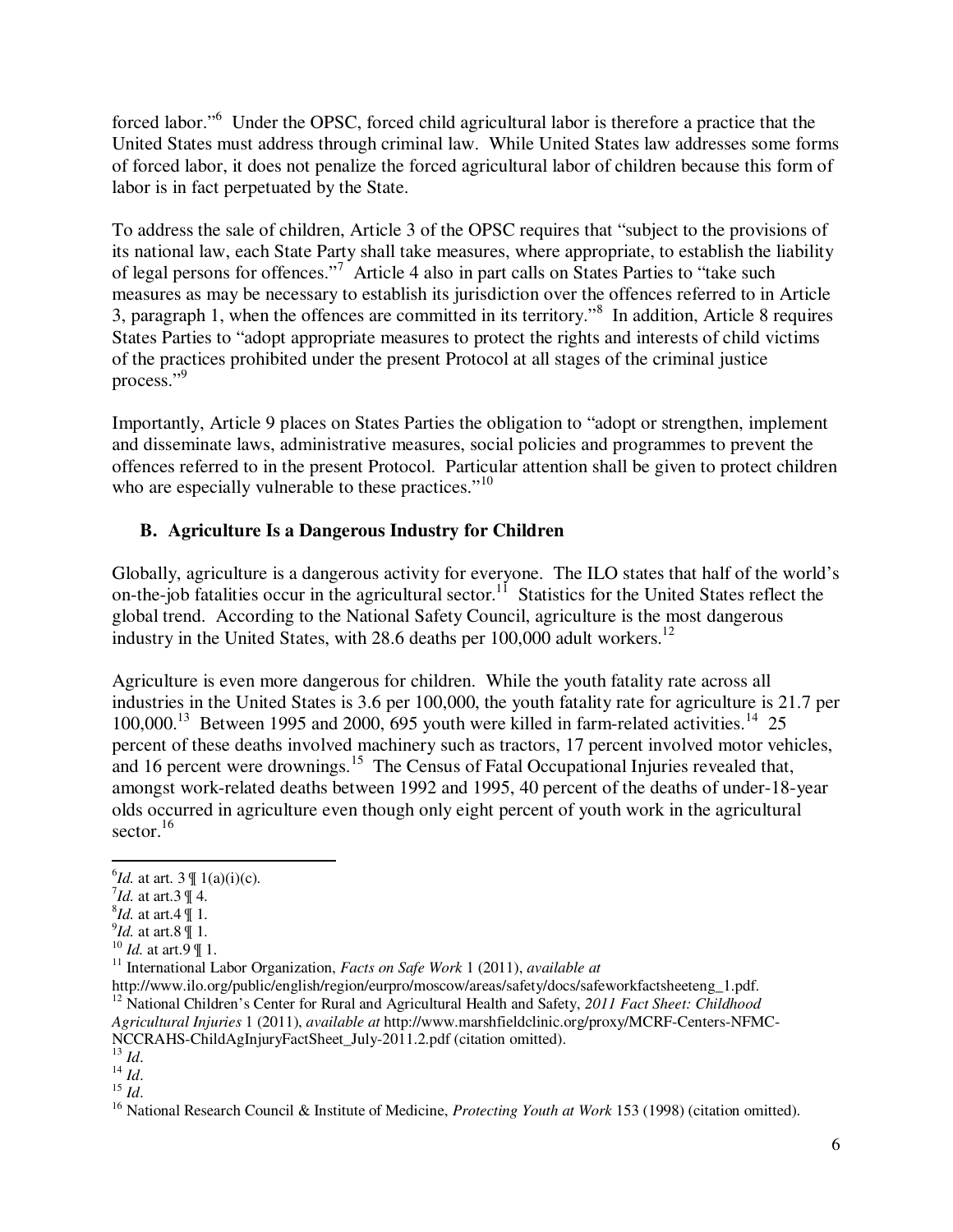Children working in agriculture also suffer from alarming rates of injury. Each year, it is estimated that over 100,000 children experience agriculture-related injuries.<sup>17</sup> Children in agriculture reportedly suffer severe and disabling injuries at a higher rate than all other occupations.<sup>18</sup>

These many statistics demonstrate that agriculture is a dangerous industry and that it is particularly dangerous to children. The data indicates that agriculture should therefore be regulated particularly strongly in order to protect children from its dangers. However, the opposite is true in the United States. Child agricultural labor is *less* regulated than any other sector of employment.

### **C. United States Law Allows Child Agricultural Labor to Occur Legally**

The Fair Labor Standards Act (FLSA) establishes the minimum age requirements and conditions for child labor in all sectors, including agriculture.<sup>19</sup> Agriculture is regulated less strictly than all other sectors of child employment. Considering the particular dangerousness of agriculture, this is a disturbing distinction. The FLSA provisions on child labor are as follow:

The Act sets a 16–year age minimum for employment in agriculture during school hours for the school district in which the employed minor is living at the time, and also for employment in any occupation in agriculture that the Secretary of Labor finds and declares to be particularly hazardous except where such employee is employed by his parent or by a person standing in the place of his parent on a farm owned or operated by such parent or person […]. There is a minimum age requirement of 14 years generally for employment in agriculture outside school hours for the school district where such employee is living while so employed. However, (1) a minor 12 or 13 years of age may be so employed with written consent of his parent or person standing in place of his parent, or may work on a farm where such parent or person is also employed, and (2) a minor under 12 years of age may be employed by his parent or by a person standing in place of his parent on a farm owned or operated by such parent or person, or may be employed with consent of such parent or person on a farm where all employees are exempt from the minimum wage provisions by virtue of section  $13(a)(6)(A)$  of the Act. $20$ 

The FLSA provides that 16-year-olds may be employed in agriculture during and outside of school hours. 14-year-olds may be employed in agriculture outside of school hours. 12-yearolds may legally carry out agricultural work with their parent's consent or if their parent is employed at the same farm. Children under 12 may also work with their parent's consent on farms exempt from the FLSA's minimum wage provisions.

 $\overline{a}$ <sup>17</sup> *Id.*

<sup>18</sup> Human Rights Watch, *Fingers to the Bone: United States Failure to Protect Child Farmworkers* 33 (2000) (citation omitted).

 $19$  29 C.F.R. § 570.2(b) (2011).

 $20\overline{1/d}$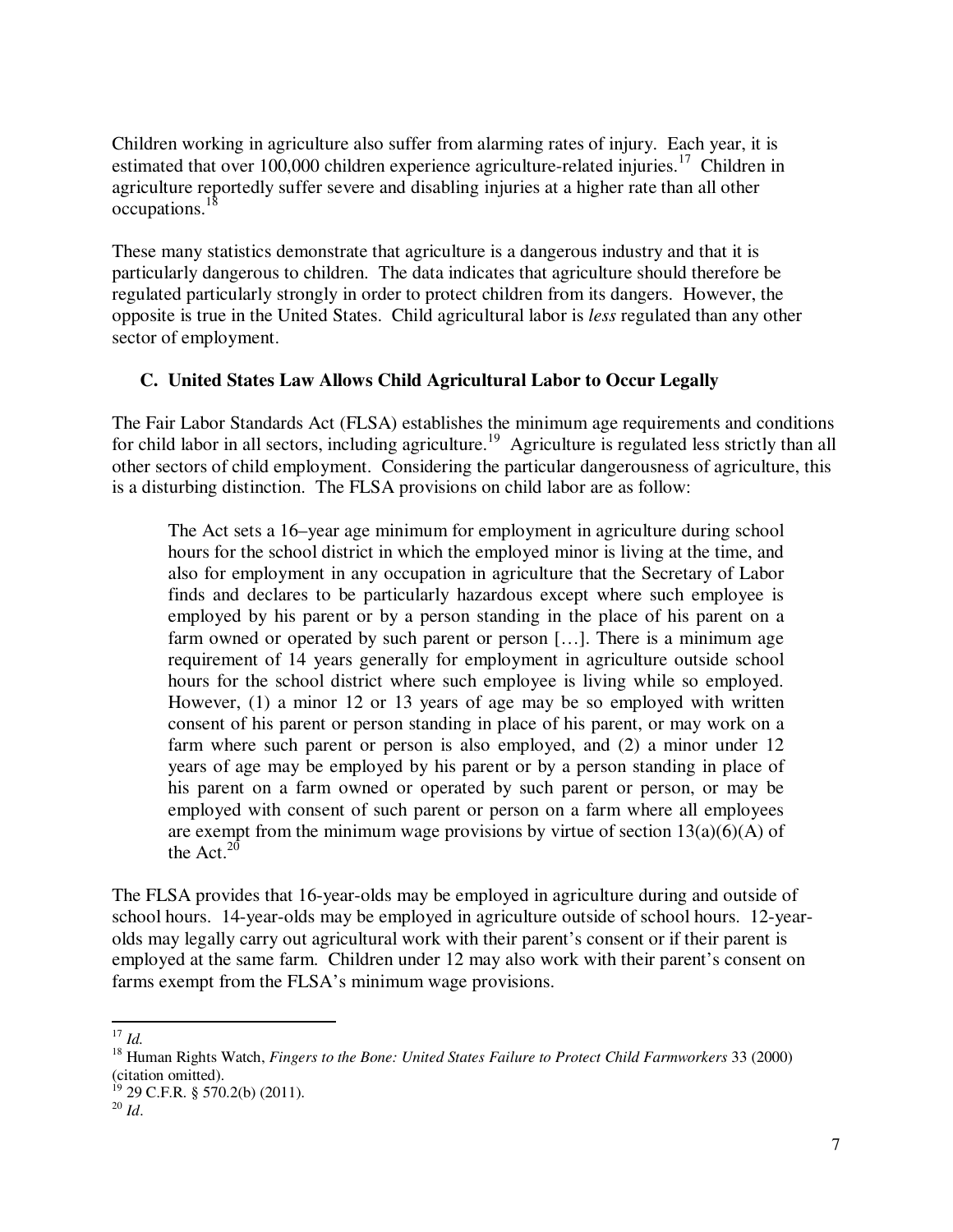States also have their own child labor laws for agricultural employment. Illinois allows children as young as 12 and North Dakota allows 14-year-olds to engage in agricultural work during school hours. Most states follow the FLSA and require a child to be 16 years old to perform agricultural work during school hours. Outside of school hours, Hawaii allows 10-year-olds to engage in coffee harvesting and Oregon allows 9-year-olds to pick berries and beans with parental permission. Many states simply require children to be 12 years old to carry out agricultural work outside of school hours. $21$ 

The FLSA does not strongly regulate the number of hours that children spend doing agricultural work. There are no hour restrictions for 16-year-olds. 14-year-olds may work unlimited hours outside of school hours.22 If a child is employed on their parent's farm, there are also no hour restrictions.23 In 2000, Human Rights Watch interviewed child agricultural workers "who worked twelve hours a day for six or six and a half days a week, and a few who had worked fourteen hours a day or more."<sup>24</sup> It is easy to imagine the toll that such strenuous work takes on the bodies and lives of young agricultural workers.

The FLSA does mandate a minimum age requirement for particularly hazardous agricultural jobs. A child must be 16 to conduct hazardous jobs.<sup>25</sup> However, if a child of any age works on a farm owned or operated by their parent, this age limit does not apply.<sup>26</sup> It is notable that the FLSA recognizes that certain agricultural jobs are hazardous. However, this designation is meaningless if children as young as 16 may still carry out tasks such as hooking up a tractor or climbing a ladder over 20 feet high.<sup>27</sup> The designation is even more meaningless if a child of any age may engage in hazardous tasks simply by virtue of being on a parent's farm. The FLSA simply does not protect all child agricultural workers.

# **D. Children Are Protected from Forced Labor in Non-Agricultural Sectors**

Outside of agriculture, there are strict regulations regarding the employment of 14- and 15-yearolds. The FLSA states that:

[T]he employment of employees between the ages of 14 and 16 years […] shall not be deemed to constitute oppressive child labor, if and to the extent that the Secretary of Labor determines that such employment is confined to periods which will not interfere with their schooling and to conditions which will not interfere with their health and well-being. $28$ 

<sup>21</sup> *State Child Labor Laws Applicable to Agricultural Employment*, Youth Rules! (Mar. 10, 2012), http://www.dol.gov/whd/state/agriemp2.htm.

 $22\,$  29 C.F.R. § 570.2(b).

<sup>23 29</sup> C.F.R. § 570.2(a)(2) (2011).

<sup>24</sup> Human Rights Watch, *Fingers to the Bone, supra,* at 46.

<sup>25 29</sup> C.F.R. § 570.71 (2011).

<sup>26</sup> Wage and Hour Division, *Child Labor Requirements in Agricultural Occupations under the Fair Labor Standards Act*, 102 Child Lab. Bull., June 2007, at 5.<br><sup>27</sup> 29 C.F.R. § 570.71(a)(1), (6) (2011).

<sup>&</sup>lt;sup>28</sup> 29 C.F.R. § 570.2(a)(1)(i) (2011).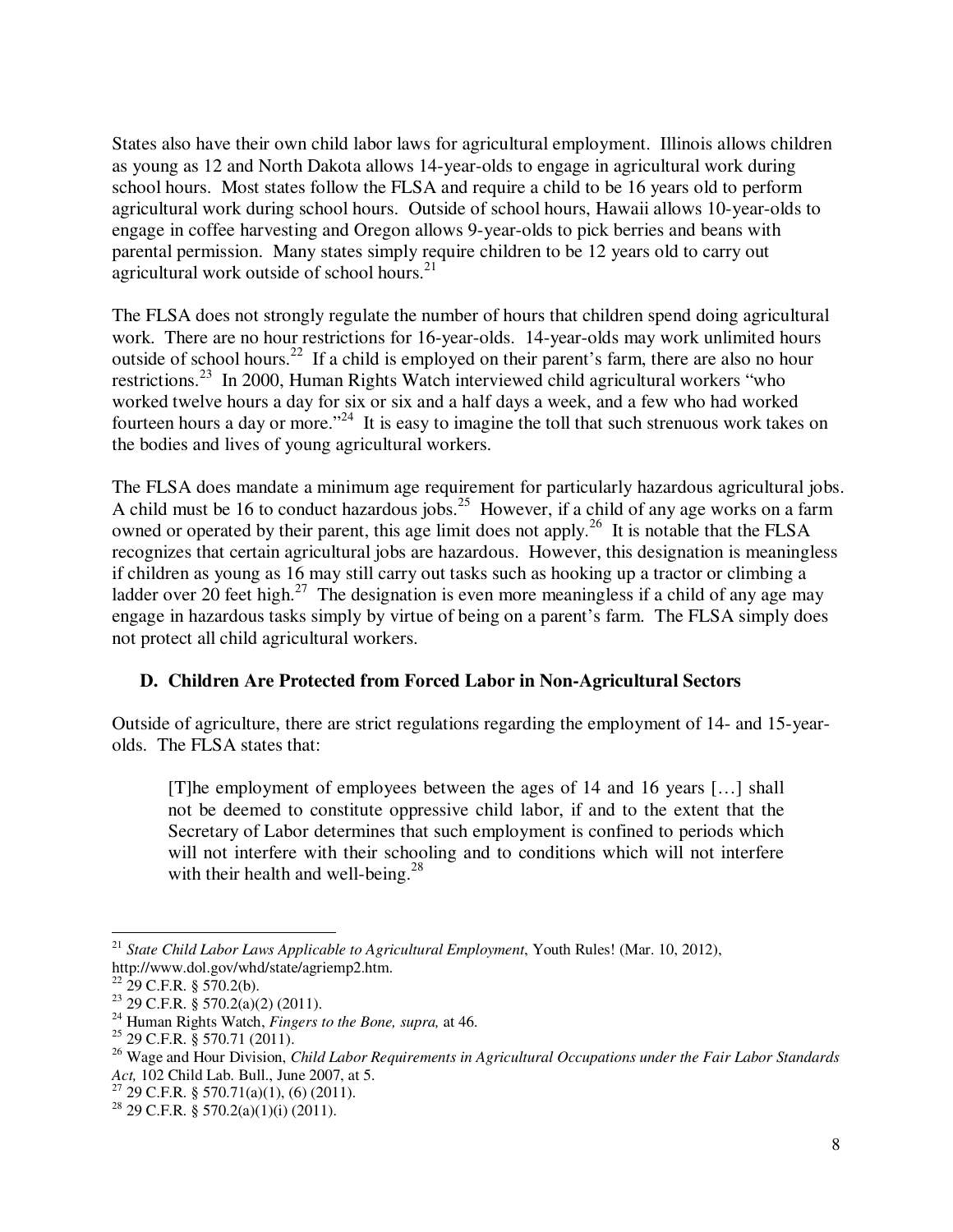This provision makes clear that the FLSA recognizes the dangers of employment to the schooling of children yet chooses to ignore these safeguards when it comes to agriculture. The disparity in treatment of child agricultural workers and other child workers is baffling.

The regulations on the hours of work for 14- and 15-year-olds are clear:

[E]mployment in any of the permissible occupations to which this subpart is applicable shall be confined to the following periods:

(1) Outside of school hours;

(2) Not more than 40 hours in any 1 week when school is not in session;

(3) Not more than 18 hours in any 1 week when school is in session;

(4) Not more than 8 hours in any 1 day when school is not in session;

(5) Not more than 3 hours in any 1 day when school is in session, including Fridays;

(6) Between 7 a.m. and 7 p.m. in any 1 day, except during the summer (June 1 through Labor Day) when the evening hour will be 9 p.m.<sup>29</sup>

There are a number of hour restrictions for children working as grocery baggers or shop assistants but child agricultural workers face no regulation beyond restricting work to non-school hours. The hour restrictions on grocery baggers and shop assistants are commendable. They ensure that the health and education of children are not compromised for the sake of employment. What is illogical is that these restrictions do not apply to agriculture, which is a much more physically demanding and dangerous industry than, for example, retail. The FLSA expresses concern only for the schooling, health and wellbeing of certain kinds of child workers.

The FLSA's provisions regarding hazardous activities are also imbalanced as regards agricultural and non-agricultural labor. In non-agricultural sectors, children under 18 may not engage in hazardous activities.<sup>30</sup>Allowing 16-year-old child agricultural workers to carry out hazardous jobs while 16-year-olds in other sectors may not is a perilous distinction given that agriculture is the most dangerous employment sector in the United States.

Lastly, for non-agricultural labor, a parent's consent or ownership of the employment facility does not waive the restriction on hours of labor during and outside of school hours or hazardous work. Thus, while the parents of child agricultural workers can consent to their children's lengthy work hours at hazardous jobs, parents of non-agricultural child workers may not.

# **E. The FLSA's Child Agricultural Work Provisions Violate the OPSC**

The provisions in the FLSA that allow young children of any age to engage in hazardous agricultural work but not other, less dangerous forms of labor cause the United States to violate the OPSC. Under Article 9 of the OPSC, States Parties must take measures to prevent the forced labor of children. Instead, the United States has in place regulations which legalize the labor of children and expose them to physical and mental harm.

 $\overline{\phantom{a}}$  $29$  8 C.F.R. § 570.35(a) (2011).

 $30$  29 C.F.R. § 570.2(a)(1)(ii) (2011).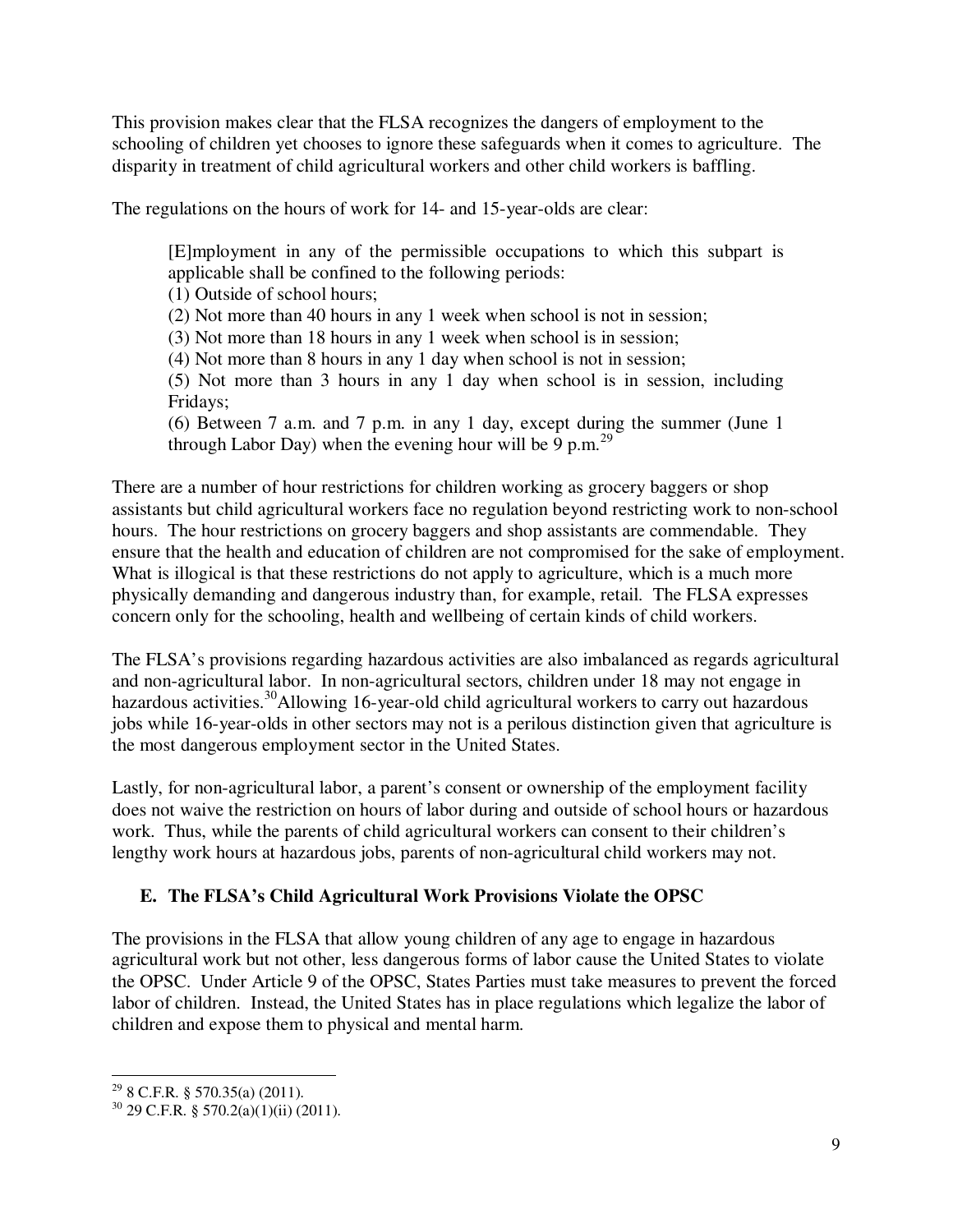An analysis of lax enforcement of the FLSA and the poverty faced by many child agricultural workers will make even clearer why the FLSA facilitates the sale of children.

# **F. The United States Violates the OPSC by Allowing Child Labor and the Exploitation of Child Agricultural Workers**

The lack of enforcement of the FLSA means that its already low standards are not enforced and violations occur daily. Children of all ages engage in agricultural work during and outside of school hours and are not fairly compensated for their labor. Furthermore, the agricultural exceptions to the FLSA disproportionately affect poor and migrant children.

The Wage and Hour Division of the Department of Labor is charged with enforcing the provisions of the FLSA. However, minimal funding means that the Division does not proactively visit worksites to assess FLSA compliance or have enough inspectors to adequately carry out inspections.<sup>31</sup> Some states do not carry out child labor inspections at all<sup>32</sup> while in other states inspections are done only during standard workday hours, when children are least visible.<sup>33</sup> There are an estimated one million child labor violations per year but the Department of Labor cited only 104 violations in 1998.<sup>34</sup> There are few reasons for farm owners to comply with the FLSA when they can instead exploit more people to increase their productivity. The estimated 800,000 child agricultural workers in the country exist in a dangerous, unregulated work environment subject to mistreatment and susceptible to great physical and mental harm.<sup>35</sup>

The poverty of child agricultural workers makes them easily exploitable by their employers. Child agricultural workers tend to belong to poor families where the parents are also agricultural workers. The rate of poverty amongst farmworkers is more than double the poverty rate of all wage and salary employees in the United States.<sup>36</sup> The poverty experienced by these families requires all family members to contribute to making a living.<sup>37</sup>

It is thus very concerning that children who engage in agricultural work generally do not receive a fair or minimum wage.<sup>38</sup> In a Human Rights Watch study, "approximately one-third of the juveniles interviewed […] reported earning significantly less than minimum wage."39 Instead, they work alongside their parent to help increase the parent's piece rate.<sup>40</sup> It is very common for agricultural workers to earn their pay at a piece rate instead of an hourly rate. The piece rate requires an incredible amount of work by the laborer and is cheap for the employer. The FLSA requires that the weekly payment of an agricultural laborer working at a piece rate amount to

<sup>&</sup>lt;sup>31</sup> National Research Council & Institute of Medicine, *supra*, at 184.

 $32$  Human Rights Watch, *Fingers to the Bone, supra,* at 4.<br> $33$  Child Labor in Agriculture: Changes Needed to Better Protect Health and Educational Opportunities, G.A.O., GAO/HEHS-98-193, 78 (1998).

<sup>34</sup> Human Rights Watch, *Fingers to the Bone, supra,* at 4.

<sup>&</sup>lt;sup>35</sup> Human Rights Watch, *Fingers to the Bone, supra*, at 10.<br><sup>36</sup> Human Rights Watch, *Fields of Peril: Child Labor in US Agriculture* 17 (2010) (citation omitted).

<sup>&</sup>lt;sup>37</sup> Hans van de Glind, Migration and Child Labor: Exploring Child Migrant Vulnerabilities and Those of Children *Left Behind* 2 (2010), *available at* http://www.ilo.org/ipecinfo/product/viewProduct.do?productId=14313.<br><sup>38</sup> Human Rights Watch, *Fields of Peril, supra*, at 26 (citation omitted).<br><sup>39</sup> Human Rights Watch, *Fingers to t* 

<sup>&</sup>lt;sup>40</sup> National Research Council & Institute of Medicine, *supra*, at 151.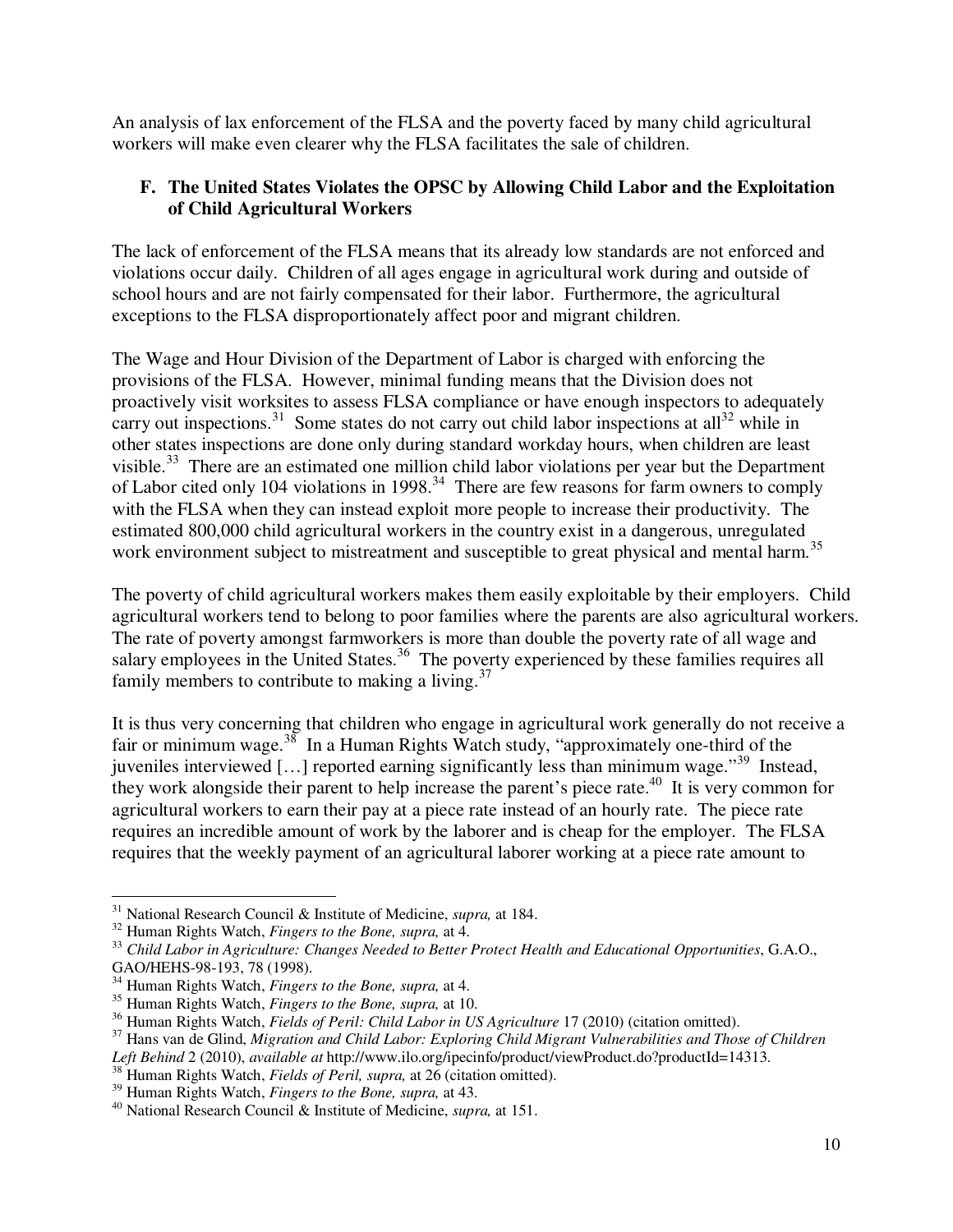earning an hourly minimum wage<sup>41</sup> but in most cases employers fail to adequately compensate workers.<sup>42</sup> Piece rates are so low and so often below minimum wage that agricultural workers must recruit their family members to help them make a living.<sup>43</sup> To make matters worse, under the FLSA, agricultural workers may not receive overtime pay, further deepening the poverty of agricultural worker families.<sup>44</sup>

Failure to enforce the lax provisions of the FLSA amounts to perpetuating forced child labor. Adult agricultural workers are cheated of their rightfully earned wages and in order to make enough money to survive, their children must work too. These children are not paid their own adequate or fair wage. Parents present their children to farm owners and the children labor in hopes that the parents will be remunerated by the owners.<sup>45</sup> Given how poorly compensated child agricultural workers and their parents are, this practice amounts to the sale of children and even servitude. The FLSA does not protect children from forced labor. Instead, it encourages forced agricultural labor through a lack of regulation of child labor and a lack of enforcement of the laws that are in place. The FLSA and its poor enforcement both exhibit how the United States in fact creates the conditions for forced child labor to occur.

Failure to prevent the practice of forced child labor is a violation of the United States' obligations under Articles 3 and 9 of the OPSC. According to Article 3, the United States should be taking measures to punish those individuals who enable forced child labor. To comply with its Article 9 obligations, the United States should be putting in place regulations to prevent the occurrence of forced child labor. Instead, the United States promotes forced child labor by legalizing the agricultural work of children, failing to enforce its already lax hour and wage regulations, and failing to put in place programs whereby agricultural worker parents do not need to rely on their children's work to make ends meet.

In order to fully respect and carry out its duties under the Optional Protocol, the United States must also take stronger measures to protect children from child pornography. It is crucial that the United States make a stronger commitment to enforcing laws on child pornography and ensure the protection of child victims.

# **II. The Regulation of Child Pornography in the United States**

CHRJ and UJC note that during the Committee's previous review of the United States in 2008, the Committee expressed concern that the United States remains "one of the world's largest producers, distributors and consumers of child pornography and that the incidence of cybercrimes involving children, facilitated by the emergence of new technologies, is on the rise."46 The Committee recommended that the United States:

 $\overline{\phantom{a}}$ <sup>41</sup> 29 U.S.C. § 206(a)(4) (2011).

<sup>42</sup> Human Rights Watch, *Fingers to the Bone, supra,* at 45. 43 2 International Labor Organization, *Tackling Hazardous Child Labor in Agriculture: Guidance on Policy and Practice* 4 (2006).<br><sup>44</sup> 29 U.S.C. § 213(b)(12) (2011).

<sup>&</sup>lt;sup>45</sup> See Optional Protocol to the Convention on the Rights of the Child on the Sale of Children, Child Prostitution and Child Pornography, *supra*, at art. 2(a).

<sup>46</sup> Committee on the Rights of the Child, *Concluding Observations: United States of America*, *supra,* at ¶ 26.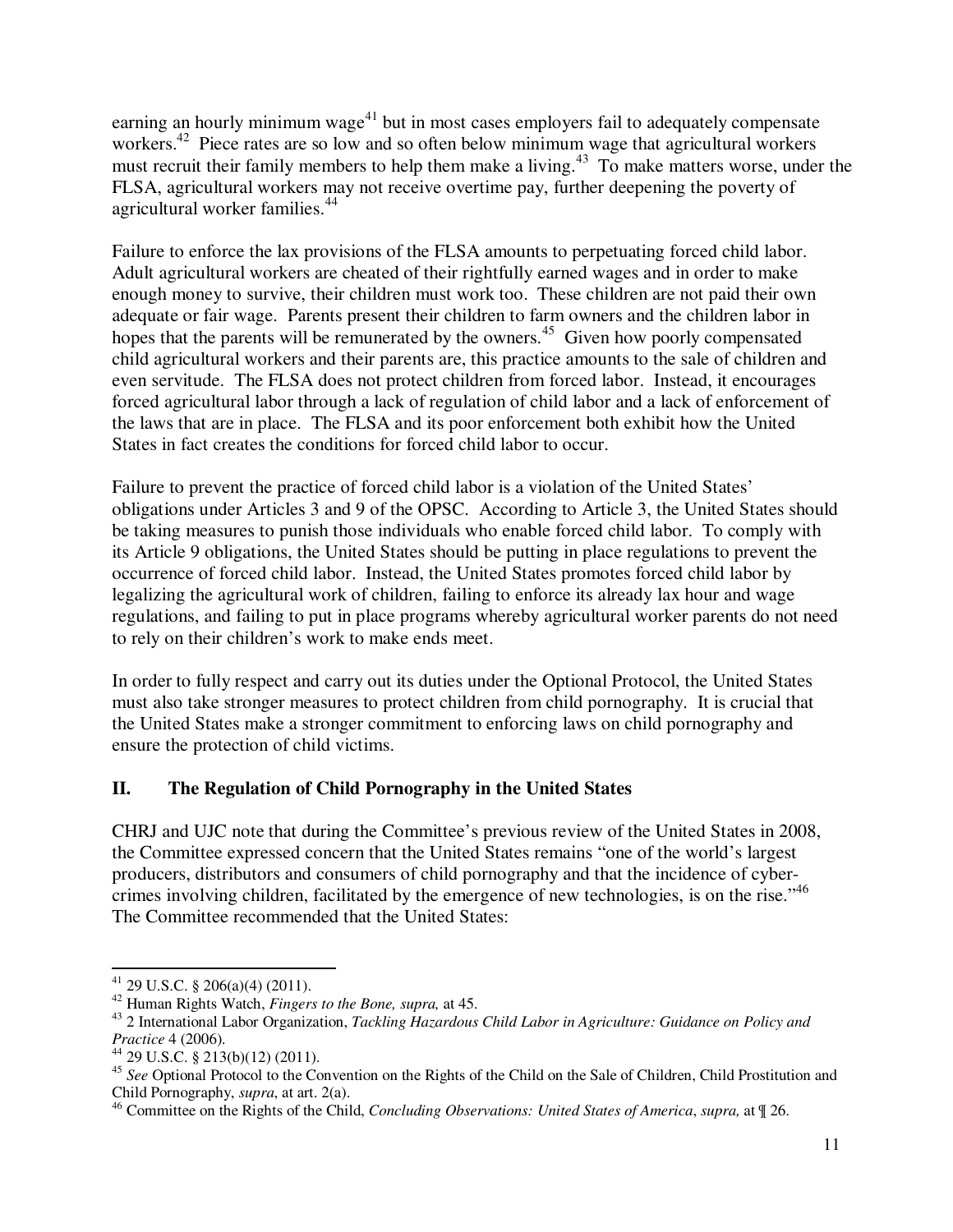(a) Improve enforcement of the existing legislative framework on child pornography; (b) Intensify its efforts to take necessary measures to address the rapidly changing nature of technology; (c) Strengthen its measures to identify and assist child victims of child pornography; and (d) Continue to strengthen international cooperation to prevent and punish child pornography. $47$ 

Furthermore, in its request for additional and updated information in 2012, the Committee asked that the United States "provide additional information on the measures taken by the State party to disseminate and raise awareness of the Optional Protocol among the general public, professionals working with children, and children themselves."<sup>48</sup>

This letter seeks to address the CRC's concerns by shedding light on the issue of regulating child pornography in the United States. In bringing this issue to the CRC's attention, UJC and CHRJ hope that the CRC will include the topic of increased regulation of child pornography in its concluding observations to the United States as an area that must be strengthened in order to ensure the United States' compliance with its OPSC obligations.

# **A. The Protocol's Provisions on Child Pornography**

Article 3 of the Protocol indicates that:

Each State Party shall ensure that, as a *minimum*, the following acts and activities are fully covered under its criminal or penal law, whether these offences are committed domestically or transnationally or on an individual or organized basis: (a) In the context of sale of children as defined in Article 2: (i) The offering, delivering or accepting, by whatever means, a child for the purpose of: a. Sexual exploitation of the child [emphasis added].

The CRC has also commented that:

Believing that the elimination of the sale of children, child prostitution and child pornography will be facilitated by adopting a *holistic approach, addressing the contributing factors*, including underdevelopment, poverty, economic disparities, inequitable socio-economic structure, dysfunctioning families, lack of education, urban-rural migration, gender discrimination, irresponsible adult sexual behavior, harmful traditional practices, armed conflicts and trafficking of children  $[$ emphasis added $]$ .<sup>49</sup>

Although the United States has not violated its obligations under these provisions per se, at present, the US minimally complies with the OPSC and fails to "*guarantee* the protection of the child from the sale of children, child prostitution and pornography"

 $47$  *Id.* at  $\P$  27.

<sup>&</sup>lt;sup>48</sup> Committee on the Rights of the Child,*List of Issues Concerning Additional and Updated Information Related to the Second Periodic Report of the United States*, *supra,* at ¶ 9.

<sup>&</sup>lt;sup>49</sup> Optional Protocol to the Convention on the Rights of the Child on the Sale of Children, Child Prostitution and Child Pornography, *supra*, at ¶ 7.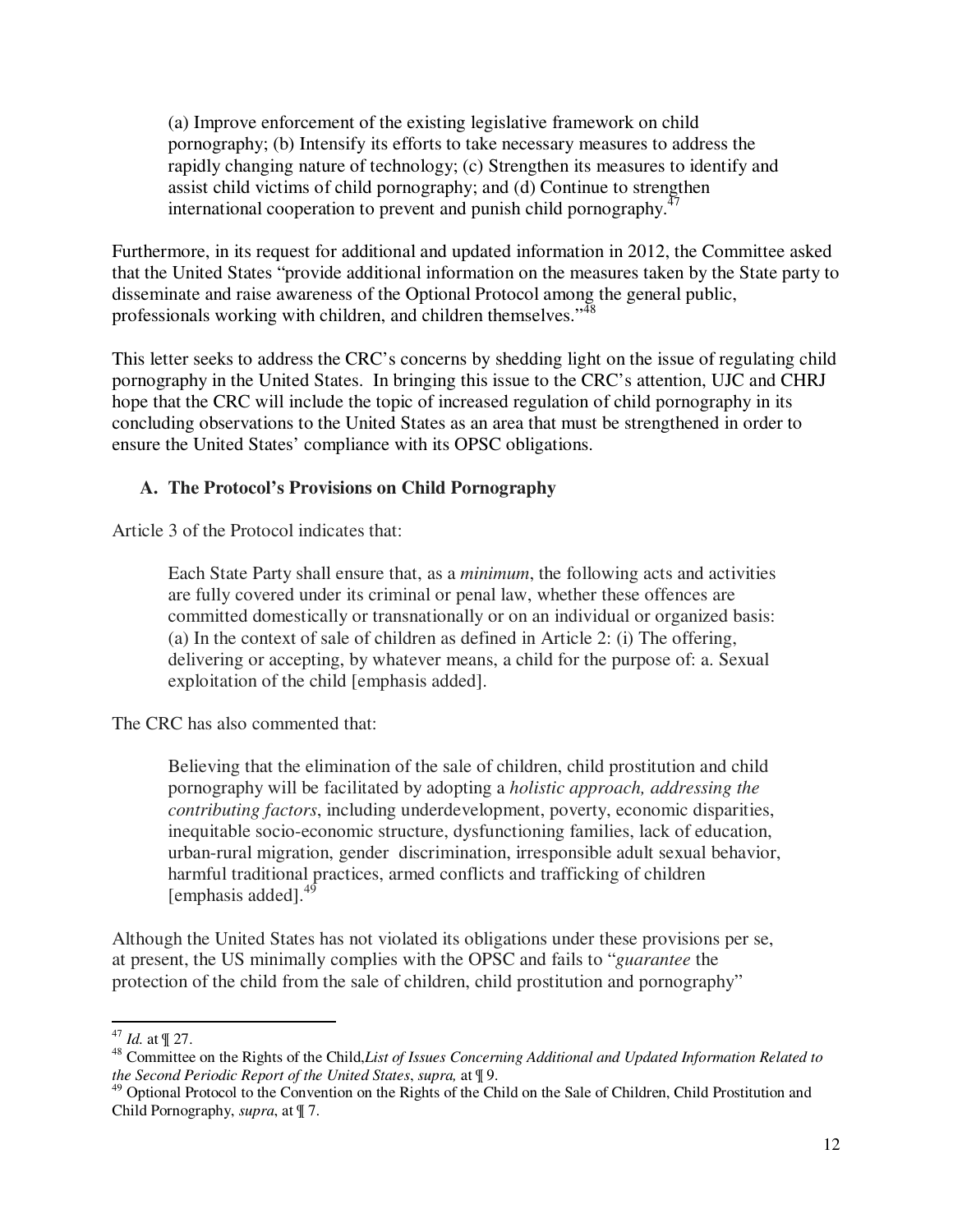[emphasis added].50 The US remains one of the top creators and distributors of child pornography in the world. The persistence of this problem in the US indicates that legal measures are not only insufficient, but fail to address the underlying factors that result in child exploitation.

US laws reflect a poor understanding of the "contributing factors" that engender child pornography.51 Though US law criminalizes the creation, distribution, and possession of child pornography, the State relies heavily on stricter punishments and enhanced laws as predominant deterrents. These penal disincentives are simply reactionary, responding to known cases that victims themselves bring into the legal system. Current methods of recourse fail to account for the underreporting of sexual abuse and exploitation.<sup>52</sup> To combat the rise of child pornography, the US must strengthen its anti-child pornography legislation. US laws need to address the causes behind child exploitation outside of simply reported cases. To truly stem cycles of abuse and exploitation, the US needs to create measures of recourse beyond incarceration. The US must implement measures that constrain not only the possession and distribution of child pornography, but the creation of it in the cyber community.

# **B. The United States Needs Stronger Anti-Child Pornography Legislation**

The US has a duty to "*guarantee* the protection of the child from … pornography" [emphasis added].<sup>53</sup> Current US laws insufficiently curtail the distribution and possession of child pornography in the technological era. While the US made great advances in ending the physical distribution of child pornography in the  $1980s$ ,  $54$  the internet resulted in a new and more convenient avenue for the problem to resurface. Combating cyberporn (i.e. cyber pornography) presents new challenges to the US' obligations under the OPSC. US legislation must strengthen its policies and laws to better protect children from exposure to hazardous materials and enact measures to prevent the exploitation of children.

US legislation must prioritize the interests of the child over other interests in order to effectively address child pornography. Over the past decade, US legislators have attempted to enact laws that will "protect children from inappropriate and harmful material found on the internet."55

<sup>54</sup> *See* U.S. Dep't of Justice, *Child Pornography: Crime, Computers & Science & Society* 20 (2007),

 $\overline{a}$ <sup>50</sup> Optional Protocol to the Convention on the Rights of the Child on the Sale of Children, Child Prostitution and Child Pornography, *supra*, at ¶ 1.

<sup>&</sup>lt;sup>51</sup> Optional Protocol to the Convention on the Rights of the Child on the Sale of Children, Child Prostitution and Child Pornography, *supra*, at ¶ 7.

<sup>52</sup> *Kennedy v. Louisiana*, 554 U.S. 407, 444, 128 S. Ct. 2641, 2663, 171 L. Ed. 2d 525 (2008) opinion modified on denial of reh'g, 129 S. Ct. 1, 171 L. Ed. 2d 932 (U.S. 2008) (citing to Hanson, Resnick, Saunders, Kilpatrick& Best, *Factors Related to the Reporting of Childhood Rape*, 23 Child Abuse & Neglect 559, 563 (1999) which found that underreporting is a common problem with respect to child abuse).

<sup>&</sup>lt;sup>53</sup> Optional Protocol to the Convention on the Rights of the Child on the Sale of Children, Child Prostitution and Child Pornography, *supra*, at ¶ 1.

http://www.usdoj.gov/criminal/ceos/childporn.html (last visited Feb. 12, 2012) ("By the mid-1980's [sic], the trafficking of child pornography within the United States had been almost completely eradicated through a series of successful campaigns waged by law enforcement.").

<sup>55</sup> Susan Hanley Kosse, *Try, Try Again: Will Congress Ever Get It Right? A Summary of Internet Pornography Laws Protecting Children and Possible Solutions*, 38 U. Rich. L. Rev. 721, 723 (2004).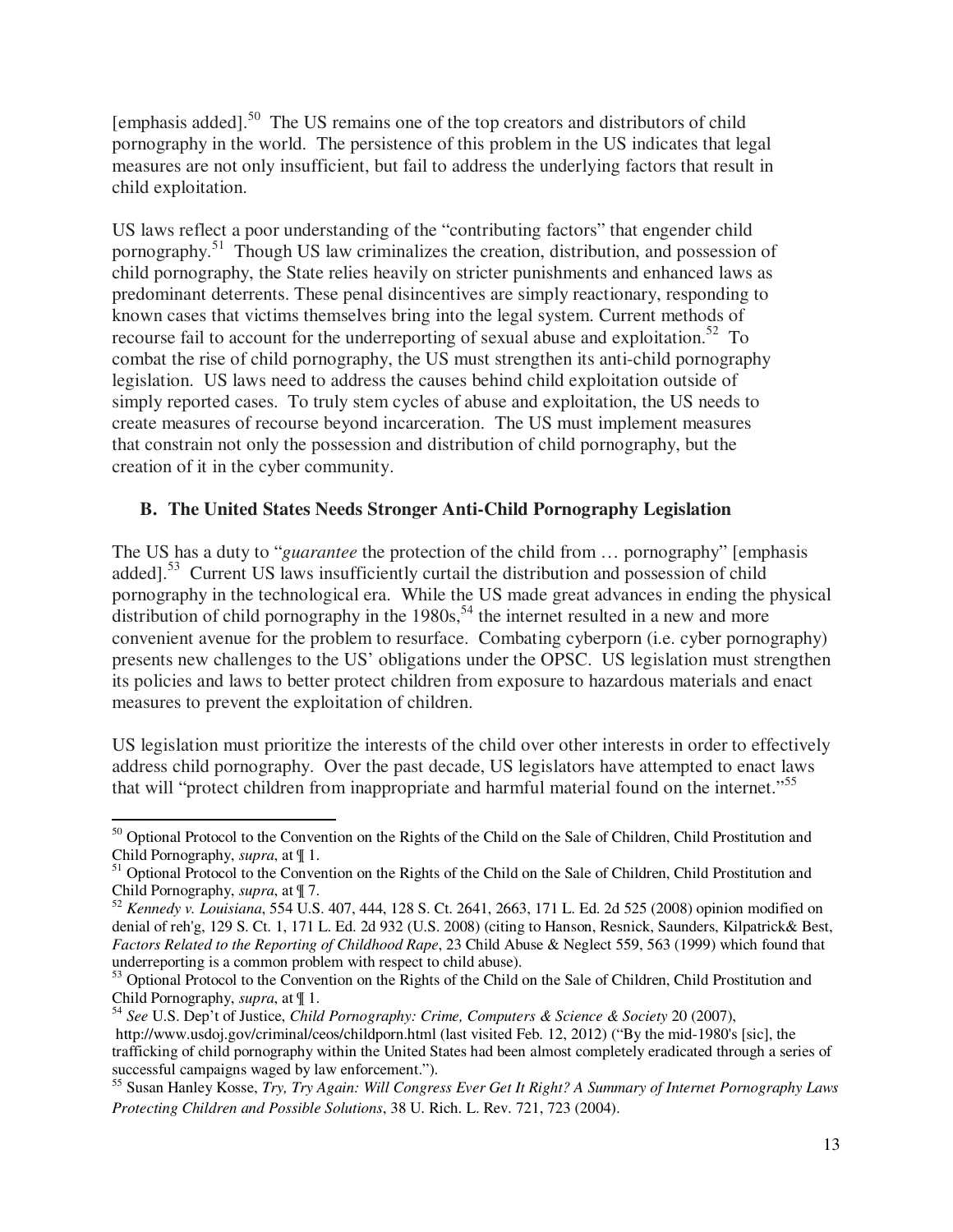However, these efforts faced tremendous opposition, raising public concern over diminished rights to free expression. The US Supreme Court overturned the Communications Decency Act of 1996  $(CDA)$ <sup>56</sup> in 1997, deeming the provisions "indecent transmission" and "patently offensive display" as overly broad and in violation of the First Amendment.57 The Supreme Court likewise overturned the Child Pornography Prevention Act of 1996 (CPPA).<sup>58, 59</sup> The Child Online Protection Act (COPA) of 1998 was also found unconstitutional.<sup>60</sup> The only protective measures that survived judicial review are the Child Internet Protection Act (CIPA)<sup>61</sup> and the Prosecutorial Remedies and Other Tools to End the Exploitation of Children Today (PROTECT) of 2003.<sup>62</sup> In spite of "significant[ly] increase[d] criminal penalties associated with the possession of child pornography"<sup>63, 64</sup> in recent years, these legal enhancements fail to thwart growing access to child pornography on the internet. The deference American courts give to First Amendment rights allows the problem to persist. Moreover, perpetrators of such offenses feel protected by the sense of anonymity the internet brings. These factors in conjunction with enhanced criminal penalties insufficiently chill the continued exploitation of children, lacking the capacity to stem this recurrent problem. Solution-seeking remains stagnant due to the US' poor prioritization of child protection.

US domestic concerns emphasize commercial interests over the value of children. While stronger internet monitoring and supervision could potentially prevent premature exposure to cyberporn and continued child exploitation, copyright and its commercial returns supersede the interests of the child. The recent Stop Online Piracy Act (SOPA) and the Protect IP Act (PIPA) <sup>65</sup> initiatives are indicative of the overall legislative perspective on internet monitoring. Intellectual property and its financial returns received stronger voices in legislative lobbying. The US needs to strengthen its public awareness education in order to garner greater support for the development interests of children. Internet child pornography is a growing phenomenon that must be stopped.<sup>66</sup> The United States' laws need to better reflect the development interests of the child in order to meet the State Party's obligations under the OPSC.

 $\overline{a}$ 56 47 U.S.C. §§ 223, 230, 231, 609 (2000).

<sup>57</sup> *Reno v. Am. Civil Liberties Union*, 521 U.S. 844, 117 S. Ct. 2329, 2331, 138 L. Ed. 2d 874 (1997).

<sup>&</sup>lt;sup>58</sup> Child Pornography Prevention Act of 1996, Pub. L. No. 104-208, 110 Stat. 3009-26 (codified in scattered sections of 18 U.S.C. and 47 U.S.C.).

<sup>59</sup> *Ashcroft v. Free Speech Coal.*, 535 U.S. 234, 234, 122 S. Ct. 1389, 1393, 152 L. Ed. 2d 403 (2002) (holding CPPA as overbroad and unconstitutional).

<sup>60</sup> *Ashcroft v. ACLU*, 535 U.S. 564, 122 S. Ct. 1700, 152 L. Ed. 2d 771 (2002), remanded to 322 F.3d 240 (3d Cir. 2003).

 $^{61}$  47 U.S.C. § 254(h)(7)(G) (2000); 20 U.S.C. § 9134(f) (2000).

<sup>62</sup> Pub.L. No. 108-21, 117 Stat. 650-93 (2003).

<sup>63</sup> Carissa Byrne Hessick, *Disentangling Child Pornography from Child Sex Abuse*, 88 Wash. U.L. Rev. 853 (2011).

<sup>64</sup> Bureau of Justice Statistics, *Federal Prosecution of Child Sex Exploitation Offenders* (2006),*available at* http://bjs.ojp.usdoj.gov/content/pub/pdf/fpcseo06.pdf (noted an increase in prison sentences for defendants convicted of child pornography from 77% in 1996 to 97% in 2006).

<sup>65</sup> Jonathan Weisman, *In Fight Over Piracy Bills, New Economy Rises Against Old*, The New York Times (Jan. 18 2012), http://www.nytimes.com/2012/01/19/technology/web-protests-piracy-bill-and-2-key-senators-changecourse.html.

<sup>66</sup> Jeremy Ropelato, *Internet Pornography Statistics*, Internet Filter Review (2006),http://internet-filterreview.toptenreviews.com/internet-pornography-statistics.html (finding that an estimate of 100,000 websites offer pornography).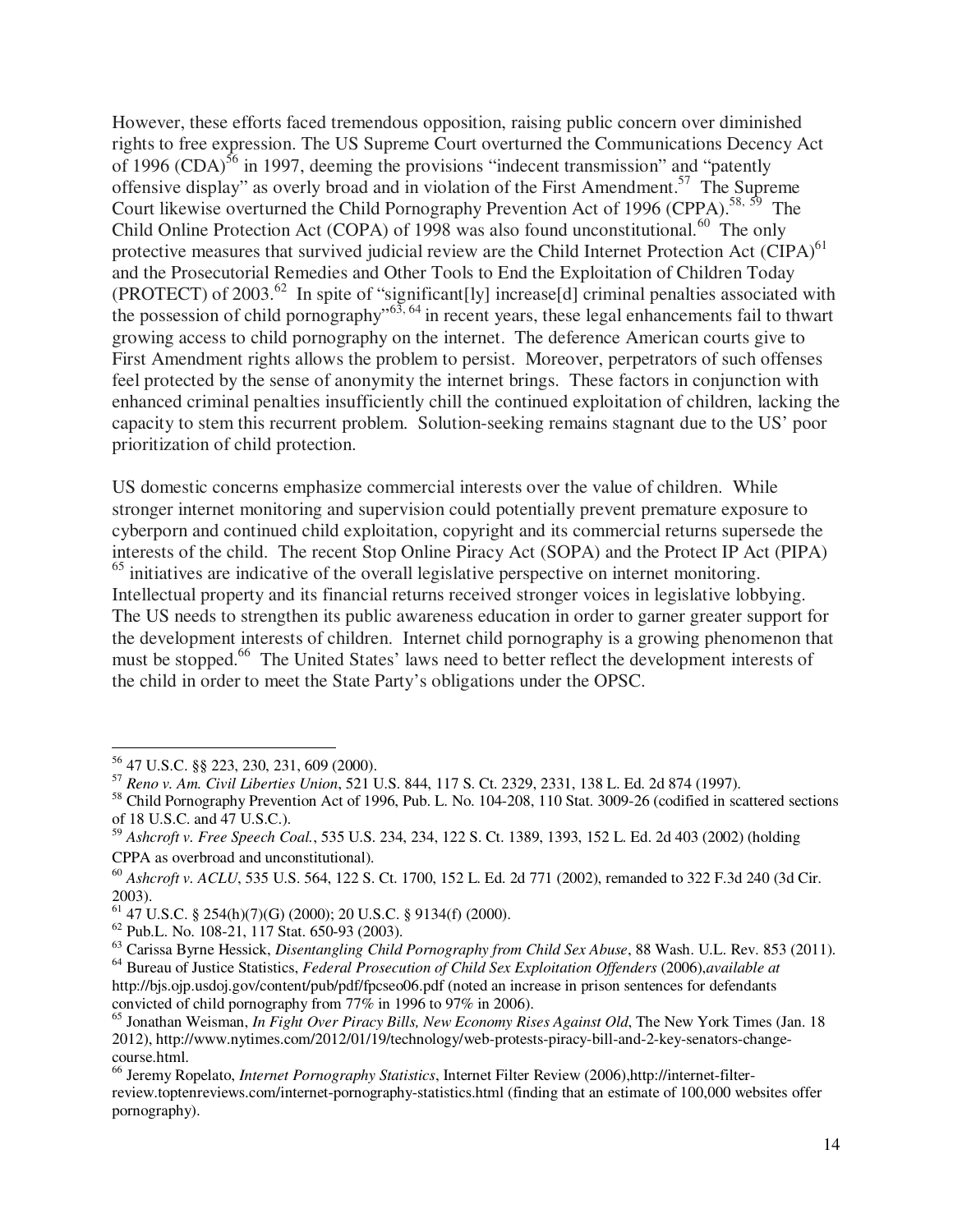### **C. Exposure to Child Pornography**

The CRC commented that:

Believing that the elimination of the sale of children, child prostitution and child pornography will be facilitated by adopting a *holistic approach, addressing the contributing factors*, including underdevelopment, poverty, economic disparities, inequitable socio-economic structure, dysfunctioning families, lack of education, urban-rural migration, gender discrimination, *irresponsible adult sexual behavior*, harmful traditional practices, armed conflicts and trafficking of children  $[emphasis added].$ <sup>67</sup>

Recent statistics indicate that the United States insufficiently regulates children's premature exposure to pornography. In 2002, the National Research Council reported some 58.5% of children from ages five to seventeen used the internet.<sup>68</sup> Today, youth internet use has skyrocketed in light of technological advances in social media and mobile internet use. Pew Research Center found in 2009 that 93% of youth between the ages of 12 and 17 go online.<sup>69</sup> This increased access directly correlates with early exposure to pornography. The average age of the first exposure to pornography is 11 years old.<sup>70</sup> Internet Filter Review reports that "A total of 90 percent of children ages 8-16 have viewed pornography online. Pornographers use many character names that appeal to children such as 'Pokémon.'" This early exposure to pornography impedes the healthy development of children and facilitates irresponsible adult sexual behavior. Such exposure during children's formative years imparts skewed perceptions of "acceptable" behavior, making them easy targets to sexual abuse. Because child pornography often sexualizes sadism and masochism, these images suggest to children that humiliation, cruelty and abuse in one's private life are permissible. The lack of measures preventing early exposure for children in the US frustrates efforts to address some of the root impediments to healthy child development. As such, the United States does not holistically address the problem of child pornography and fails to protect children from influences that "interfere with the child's education."<sup>71</sup>

<sup>&</sup>lt;sup>67</sup> Optional Protocol to the Convention on the Rights of the Child on the Sale of Children, Child Prostitution and Child Pornography, *supra*, at ¶ 7.

<sup>&</sup>lt;sup>68</sup> Comm. To Study Tools and Strategies for Protecting Kids from Pornography and Their Applicability to Other Inappropriate Internet Content 119-120 (Dick Thornburgh & Herbert S. Lin eds., 2002).

<sup>69</sup> Amanda Lenhart, Kristen Purcell, Aaron Smith and Kathryn Zickuhr, Pew Internet & American Life Project, *Social Media & Mobile Internet Use Among Teens and Young Adults*, Pew Research Center Publications(Feb. 3, 2010).http://pewresearch.org/pubs/1484/social-media-mobile-internet-use-teens-millennials-fewer-blog.

<sup>&</sup>lt;sup>70</sup> Ropelato, *supra*.<br><sup>71</sup> Optional Protocol to the Convention on the Rights of the Child on the Sale of Children, Child Prostitution and Child Pornography, *supra*, at ¶ 2.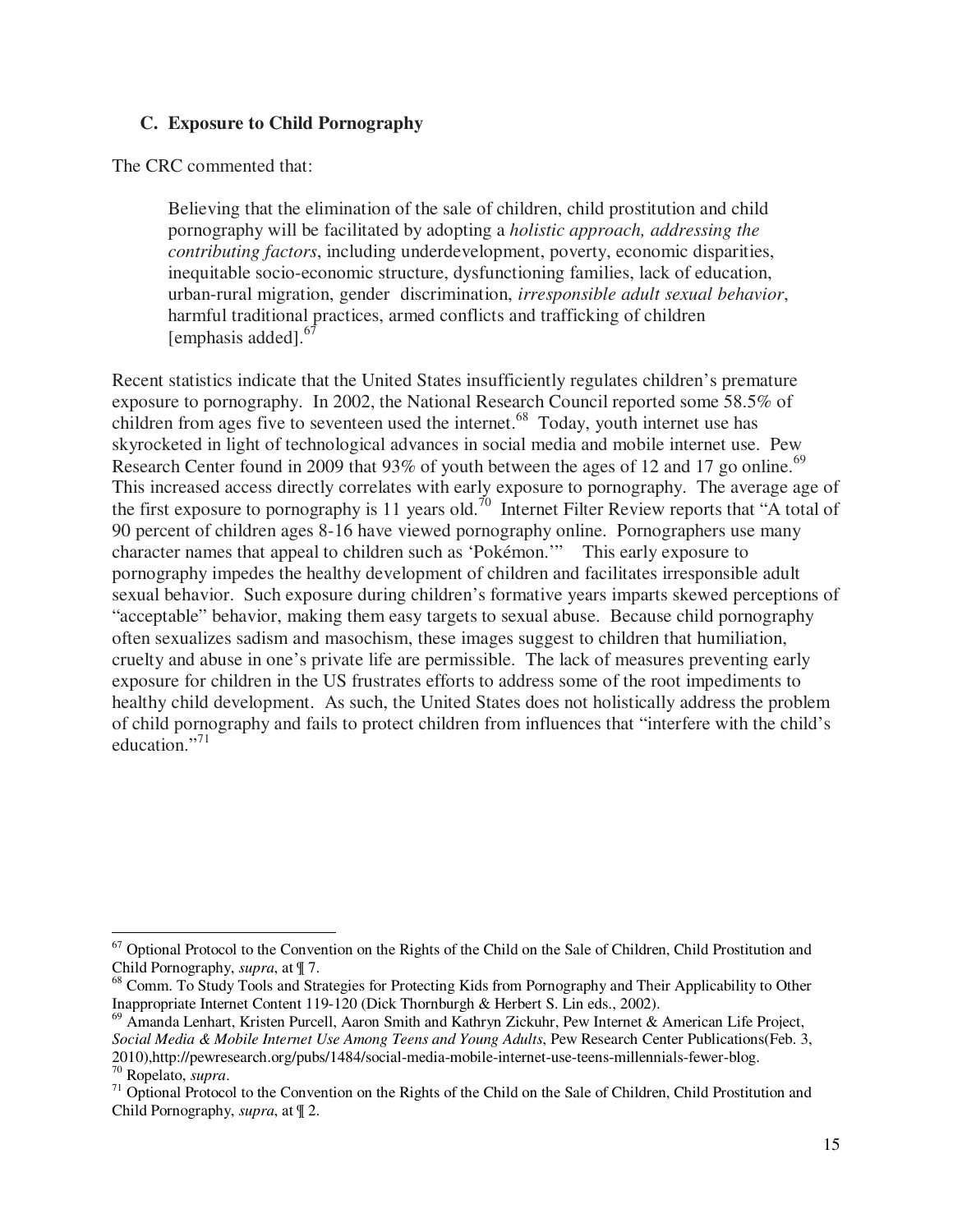#### **D. The United States Fails to Address the Root Causes of Child Pornography**

#### *1. United States Preventative Measures Are Insufficient, Only Addressing Child Pornography Through Ex Post Measures*

Current US measures preventing child pornography production are insufficient. According to Internet Filter Review, the United States is listed number one as the top video porn producer in the world.<sup>72</sup> While the United States criminalizes producing child pornography,<sup>73</sup> the fact that the United States remains the top producer of pornography in the world indicates that these efforts are ineffective. The United States is only making the "minimum" effort to meet its obligations under the OPSC. As required by Article 2 of the OPSC, the US has enacted enhanced penalties under criminal law to punish sexual predators and those in possession of child pornography. Yet beyond incarcerating child exploiters, the US does little to invest in policies that both prevent and protect children from exploitation. Legal action can only proceed after the offenders are caught. Not enough is done to prevent tragedies from occurring. The internet facilitates the transfer of child pornography and "limits the possibility of discovery,"<sup>74</sup> frustrating investigations into child-pornography rings.75 According to the President's Interagency Task Force on Trafficking in Persons and its Senior Policy Operating Group, "federal prosecutors charged 2,118 cases involving child pornography, coercion, and enticement offenses against 2,218 defendants, a 28 percent increase over the previous year."<sup>76</sup> While this demonstrates progress because of stricter enforcement efforts, the overall increase in cases involving child pornography raises the questions of whether simply addressing child pornography offenders post hoc actually helps stop child pornography production.

Article 8, section 1 of the Protocol states that:

1. States Parties shall adopt appropriate measures to protect the rights and interests of child victims of the practices prohibited under the present Protocol at all stages of the criminal justice process, in particular by: (a) Recognizing the vulnerability of child victims and adapting procedures to recognize their special needs, including their special needs as witnesses; […](d) Providing appropriate support services to child victims throughout the legal process.<sup>77</sup>

The adversarial nature of the US legal system does not adequately protect child victims at the witness stand. Child victims are subject to secondary trauma during the prosecution of such

 $72$  Ropelato, *supra*.

<sup>&</sup>lt;sup>73</sup> See, e.g., 18 U.S.C. § 2258, 18 USC § 2260A, and 18 USC § 2252.<br><sup>74</sup> William R. Graham Jr., *Uncovering and Eliminating Child Pornography Rings on the Internet: Issues Regarding And Avenues Facilitating Law Enforcements Access to "Wonderland,"* 2000 L. Rev. M.S.U.-D.C.L. 457, 465 (2000).

<sup>75</sup> *See* Jennifer Stewart, *If This Is the Global Community, We Must Be on the Bad Side of Town: International Policing of Child Pornography on the Internet,* 20 Hous.J. Int'l L. 205, 213 (1997).

<sup>&</sup>lt;sup>76</sup> Sigal P. Mandelker, Deputy Assistant A.G., Ambassador's Opening Remarks Before the United Nations Committee on the Rights of the Child Concerning US Implementation of the Optional Protocols to the Convention on the Rights of the Child (May 22, 2008), *available at* 

 $\frac{77}{7}$  Optional Protocol to the Convention on the Rights of the Child on the Sale of Children, Child Prostitution and Child Pornography, *supra*, art. 8 at ¶ 1.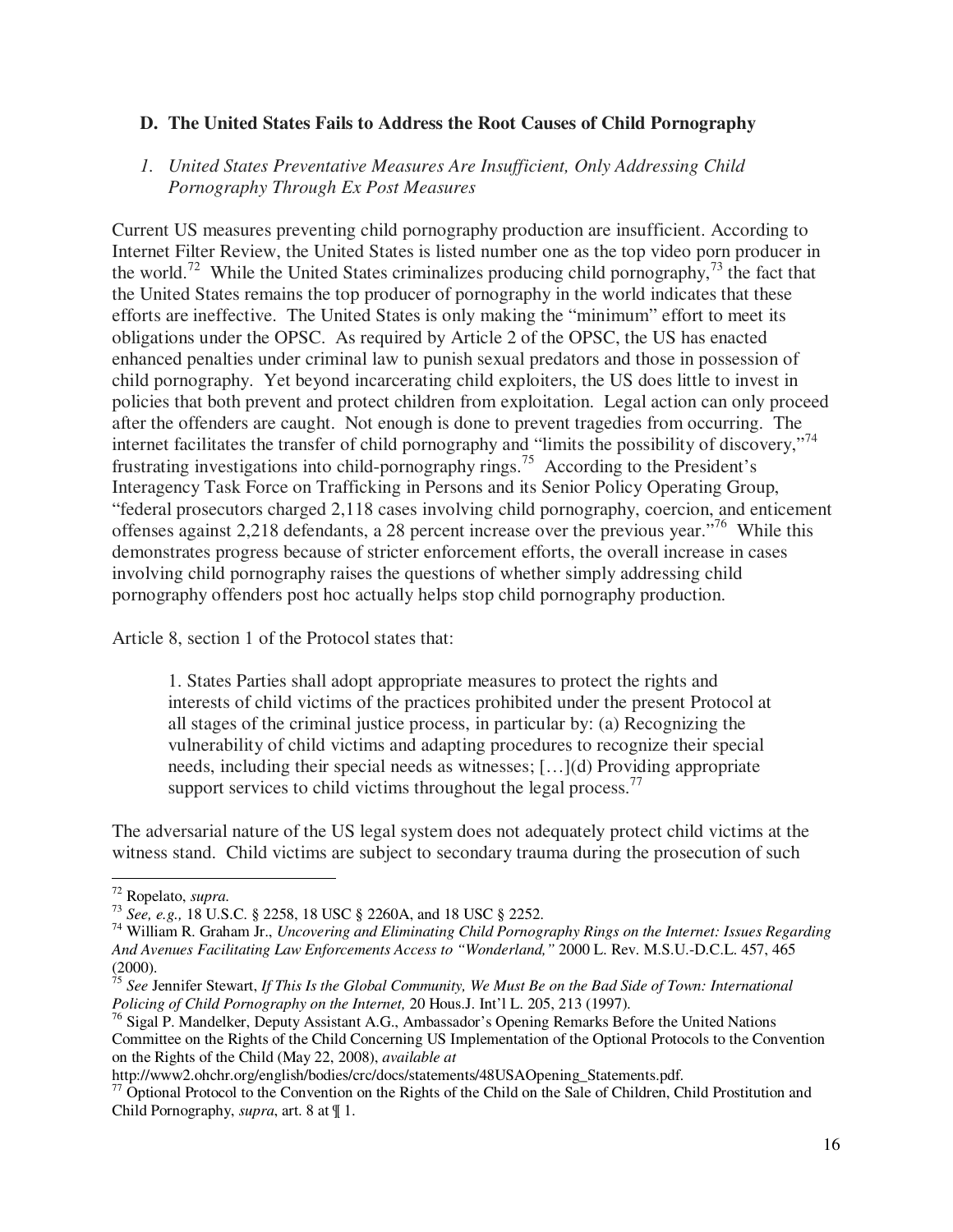crimes. Whether it is facing their abuser on the witness stand, recalling their experiences during testimony, or even their testimonies being held suspect, the legal system does not adequately accommodate the victim's needs throughout the legal process. This system places a heavy burden on the child victims themselves to speak up and take a stand against people often in positions of authority and trust. In addition, these child victims must wade through a complex legal process in order to seek recourse. These characteristics of the legal system do not guarantee a positive outcome for the child. Furthermore, the burden of proof required to convict a perpetrator of child pornography—beyond a reasonable doubt—is heavy and comes at a cost to child victims, often reducing the chances of success during criminal prosecution. The United States should simplify court procedures used for child victims involved in the prosecution of child pornography and sexual exploitation. Simpler procedures may encourage increased victim reporting and facilitate victims' access to resources—for both legal and psychological remedies.

# *2. United States Laws Conflate Prohibiting Child Pornography with Stemming Child Abuse*

US laws often conflate child pornography and child sex abuse issues, equating possession with child sex abuse itself. However, this misrepresentation of the issue has led US law to gloss over underlying factors that contribute to the exploitation of children:

Focusing on child pornography allows us to ignore the messy and tragic reality of child sex abuse--namely, that the majority of these crimes are committed by those who know and care for the child they are abusing rather than by strangers. In addition to the fact that the child pornography discussion allows us to continue to misperceive child sex abuse as a stranger-danger issue, when possession is conflated with actual child sex abuse, the public may be misled into believing that law enforcement is successfully detecting and prosecuting child sex abuse when that is not the case.<sup>78</sup>

A lot of child exploitation has occurred within institutions.79 Institutional abuse has been known to occur in child-care practices, such as foster care.<sup>80</sup> In a study of 180 children admitted to La Rabida Children's Hospital and Research center, who were suspected of being victims of sexual abuse, 138 were sexually abused, and 30 percent of those children had a sexually transmitted disease.<sup>81</sup> Of these children with proven cases of sexual abuse, 40 percent had undergone custody changes.82 The US government insufficiently protects children from such exploitation at a primary level of basic care. As wards of the state, children should be protected against such exploitation. The US ought to strengthen its attention to children in the foster care system, and should entrust children to the care of nurturing guardians that foster growth and not sadism.

 $\overline{\phantom{a}}$ 78 Carissa Byrne Hessick, *Disentangling Child Pornography from Child Sex Abuse*, 88 Wash. U.L. Rev. 853, 855-56 (2011).

<sup>79</sup> Bernard Gallagher, *The Extent and Nature of Known Cases of Institutional Child Sexual Abuse,* 30 British Journal of Social Work 795, 795-817 (2000).

<sup>80</sup> Paula KienbergerJaudes and Martina Morris, *Child Sexual Abuse: Who Goes Home?,* 14 Child Abuse & Neglect: The International Journal, 61 (1990).

<sup>81</sup> *Id.*

<sup>82</sup> *Id.*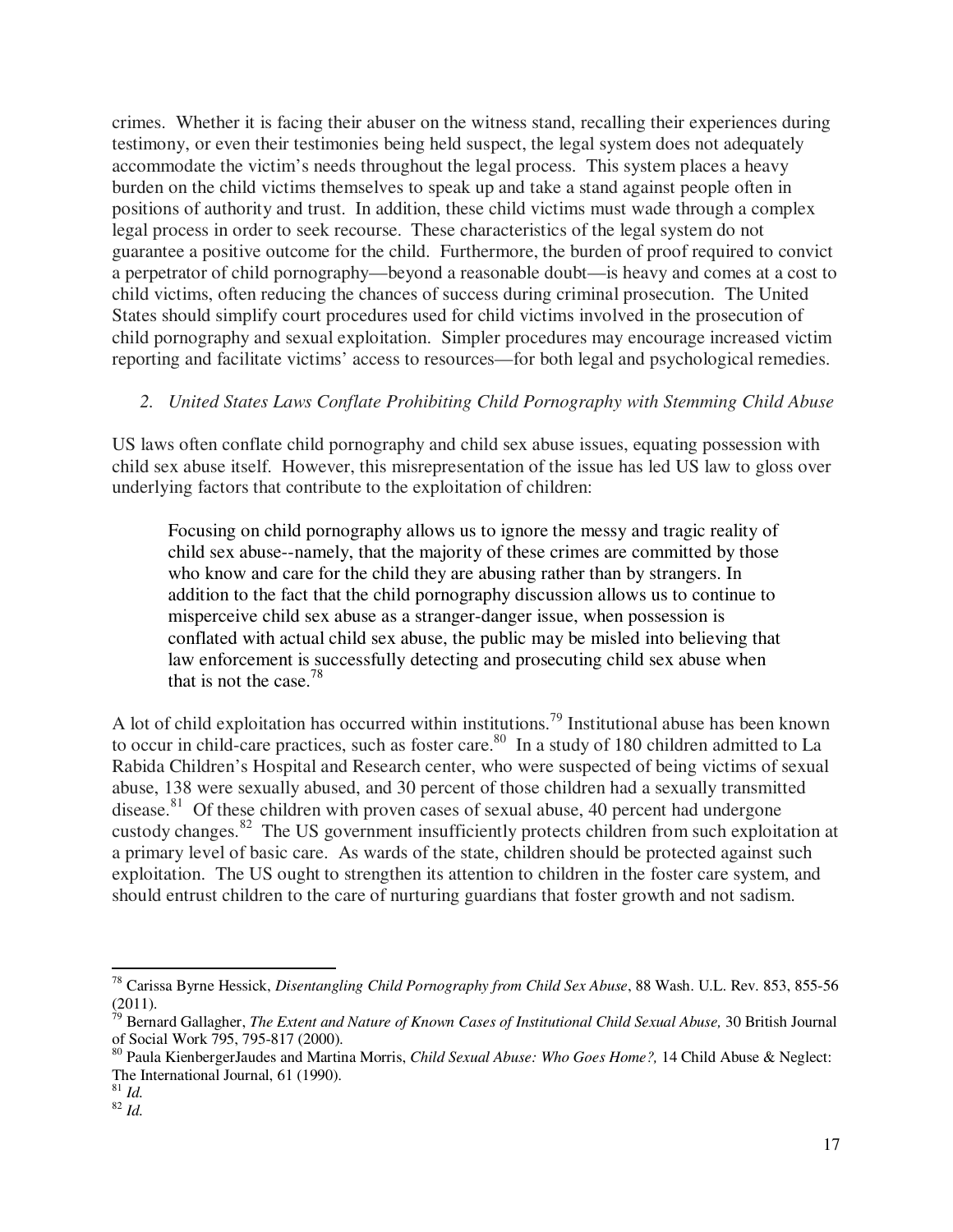#### *3. The United States Fails to Educate on the Prevalence of Child Pornography*

Article 9 of the Protocol indicates that:

States Parties shall promote awareness in the public at large, including children, through information by all appropriate means, education and training, about the preventive measures and harmful effects of the offences referred to in the present Protocol. In fulfilling their obligations under this Article, States Parties shall encourage the participation of the community and, in particular, children and child victims, in such information and education and training programmes, including at the international level.<sup>83</sup>

US efforts to raise awareness around the Protocol and its obligations are sorely lacking. Current approaches to curtail child exploitation seem restricted to enacting laws and fail to address the issue from a holistic standpoint. "Child abuse thrives in the shadows of privacy and secrecy. It lives by inattention."84 The subject of child abuse and child pornography is virtually a conversational taboo and rarely discussed in classrooms. This silence and limited attention in the public mind only furthers continued cycles of exploitation and child sexual abuse. In order to facilitate change in social norms (be it the acceptability of child porn or even the underreporting of child sexual abuse), the US needs to strengthen programs that educate the public on identifying abuse, seeking resources, and reporting to agencies on the matter.

There are already mechanisms in place that can be developed to bring about the desired social change. Schools serve as forums for victims to seek help and resources should they identify such abuse in their lives. Teachers likewise should be trained to identify warning signs of sexual abuse. As people in positions of trust and authority, teachers are key figures in preventing the perpetuation of child exploitation. Furthermore, the government should invest in media publications to increase public awareness and bring heightened awareness and diligence in seeking solutions within the community. While the United States has made substantial efforts in educating international communities on the subject—such as child trafficking issues, domestically it has not received equal attention. By not making sufficient efforts on the domestic front to address this problem, children continue to suffer as victims in silence without redress.

What exacerbates the problem is that the United States fails to seize and confiscate the proceeds derived from child pornography offenses. Article 7 of the OPSC states: "State Parties shall, subject to the provisions of their national law […] (a) Take measures to provide for the seizure and confiscation, as appropriate, of:  $[...]$  (ii) proceeds derived from such offences."<sup>85</sup> The United States generated roughly \$13.3 billion in revenue from pornography, \$2.84 billion of it being from the internet in  $2006$ ,  $86$  with some estimates of child pornography revenues being as

<sup>&</sup>lt;sup>83</sup> Optional Protocol to the Convention on the Rights of the Child on the Sale of Children, Child Prostitution and Child Pornography, *supra*, art. 9 at  $\P$  1.<br><sup>84</sup> Robert W. Ten Bensel et al., *The Battered Child* 3 (1997).

<sup>&</sup>lt;sup>85</sup> Optional Protocol to the Convention on the Rights of the Child on the Sale of Children, Child Prostitution and Child Pornography, *supra*, at art.7.

<sup>86</sup> Ropelato, *supra*.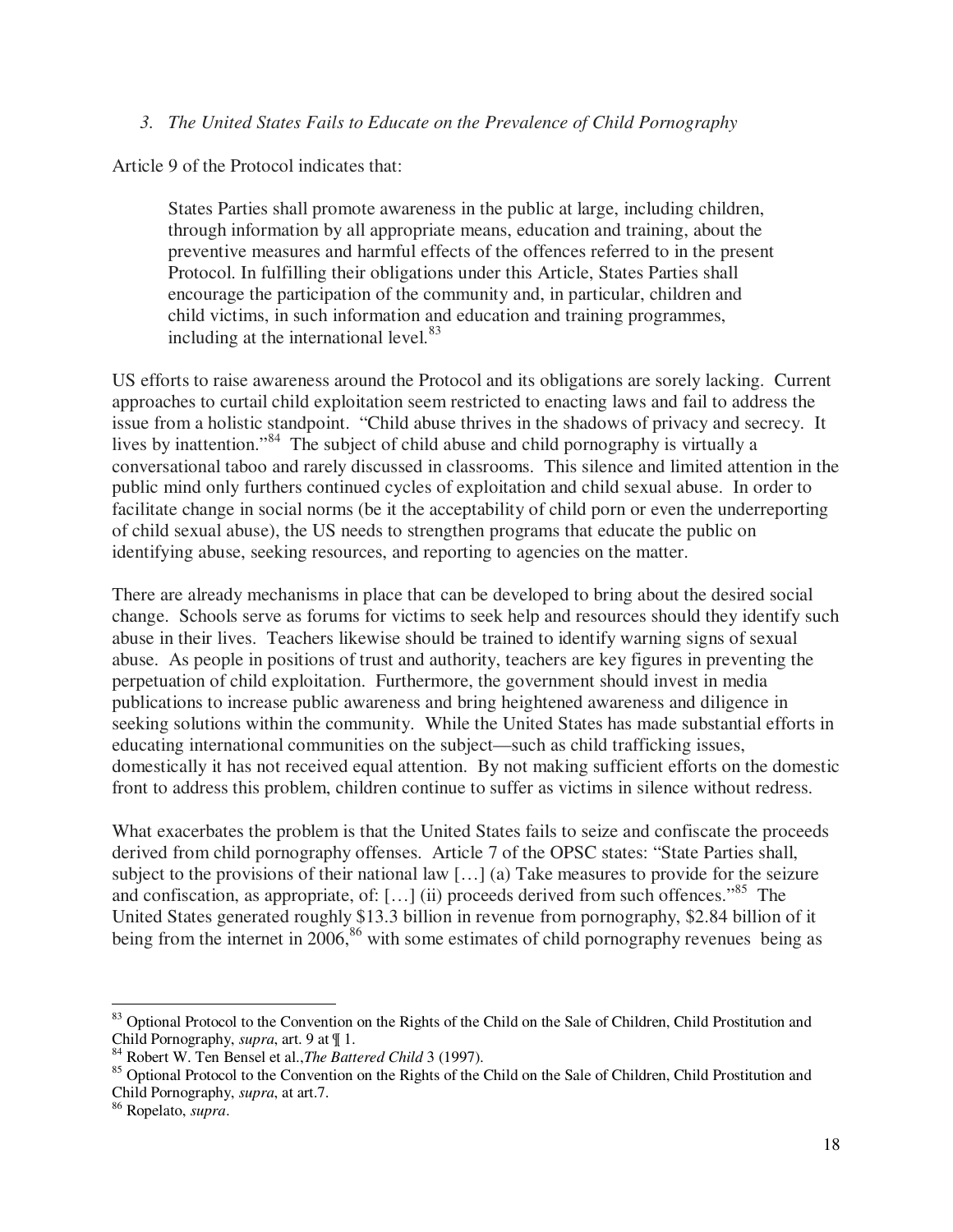high as \$8 to \$10 billion a year in 1996.<sup>87</sup> Punitive measures have been addressed at the "sexual" abuse" nature of the offenses, punishing through incarceration, but little is done to address the revenue generated from child pornography.88 This revenue poses a serious problem for child safety. Since child victims can only claim damages by incarcerating their abusers, this limited scope of redress fails to disincentivize and even exacerbates the exploitation of children. The United States should enact punitive measures in addition to current criminal sanctions to punish offenders who have benefited from cyberporn-generated revenue. This may help chill the distribution of cyberporn, much as copyright enforcement with illegal downloading has made some grounds in fighting online piracy.

# **III. Conclusion: Suggested Questions and Recommendations**

### **We respectfully request that this Committee pose the following questions to the delegation representing the government of the United States during its**  $62^{nd}$  **session:**

- 1. Does the government plan to address the discrepancy in labor standards for children involved in agricultural work and those that work in other sectors?
- 2. What steps does the government intend to take to increase the capacity of the Wage and Hour Division to monitor adherence to labor laws?
- 3. How is the government addressing factors that increase the likelihood of child agricultural labor, such as the vulnerability of migrant workers and their children to exploitation and compensation based on the piece rate?
- 4. How does the government plan to move beyond criminalizing child pornography and address related issues such as the access of young children to the internet?
- 5. How will the criminal justice system evolve to better accommodate the needs of child victims of pornography and exploitation?
- 6. Will the government be considering efforts to seize and confiscate proceeds derived from child pornography?

### **UJC and CHRJ further respectfully submit the following recommendations for the Committee to consider incorporating into the concluding observations for the United States.**

1. Eliminate the FLSA's distinctions between non-agricultural and agricultural labor for the employment of children. The FLSA's higher standards for non-agricultural labor should be applied to agricultural labor. As a result of stricter hour limitations, restrictions on hazardous jobs, and an increase in minimum age for engaging in labor, children will by law be required to prioritize their education and preserve their health.

 $\overline{a}$ 87 Ryan P. Kennedy, *Ashcroft v. Free Speech Coalition: Can We Roast the Pig Without Burning Down the House in Regulating "Virtual" Child Pornography?,* 37 Akron L. Rev. 379, 415 (2004) (noting that "child pornography is estimated to be an \$8 to \$10 billion a year business as well as the third biggest money maker for organized crime"). 88 Hessick, *supra,* at 862.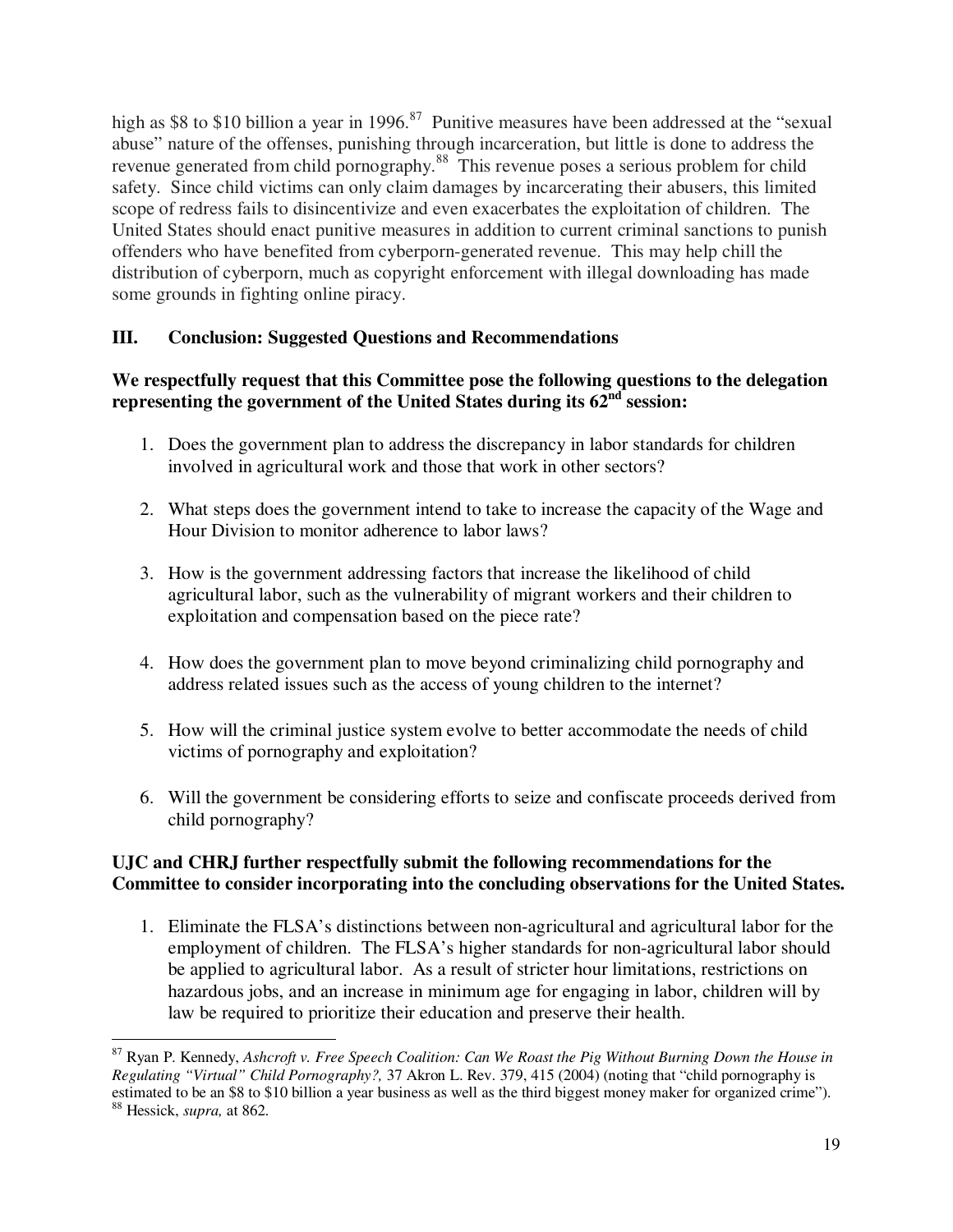- 2. In order to ensure that improved FLSA standards on child labor are enforced, the Wage and Hour Division of the Department of Labor must be allocated an increased budget to conduct a greater number of regular child labor inspections across the country. These inspections should be geared towards detecting the presence of underage laborers, assessing whether hazardous jobs are being carried out by children under age 18, and inspecting the payment practices of employers. Regular inspections and penalties for FLSA violations will incentivize employers to pay all employees the amount they are due. This measure will go towards promoting the United States' obligations under Articles 3 and 9 of the OPSC.
- 3. The United States should reconsider its use of the piece rate compensation system. Piece rates are extremely detrimental to the health of workers and are so low that it is difficult for workers to earn enough income. This in turn encourages child labor. Reconsidering the piece rate system would be a step towards the implementation of past Concluding Observations of the CRC.<sup>89</sup>
- 4. In order to discourage reliance on child labor, the Wage and Hour Division should consider extending the hot goods provision to the child labor context. Under this provision, goods produced in violation of child labor standards may not partake in interstate commerce. Making child labor less profitable will discourage employers from failing to compensate their workers and from relying on child agricultural workers to reduce their production costs.
- 5. The United States should simplify the court procedures used for victims involved in the prosecution of child pornography and exploitation. The adversarial nature of the US criminal law system does not adequately protect victims of child pornography at the witness stand. The US should consider the effects this process has on the victim and adopt procedures to reduce secondary trauma from within the court system.
- 6. The United States needs to increase public awareness education around sexual abuse and child pornography. Because the subject remains taboo, this silence creates a greater risk of exploitation of children.
- 7. The United States should enact strong punitive measures as punishment for child pornography production, dissemination, and possession to further disincentivize the exploitation of children.

 $\overline{a}$ 89 Committee on the Rights of the Child, *Concluding Observations: United States of America, supra,* at ¶ 21.